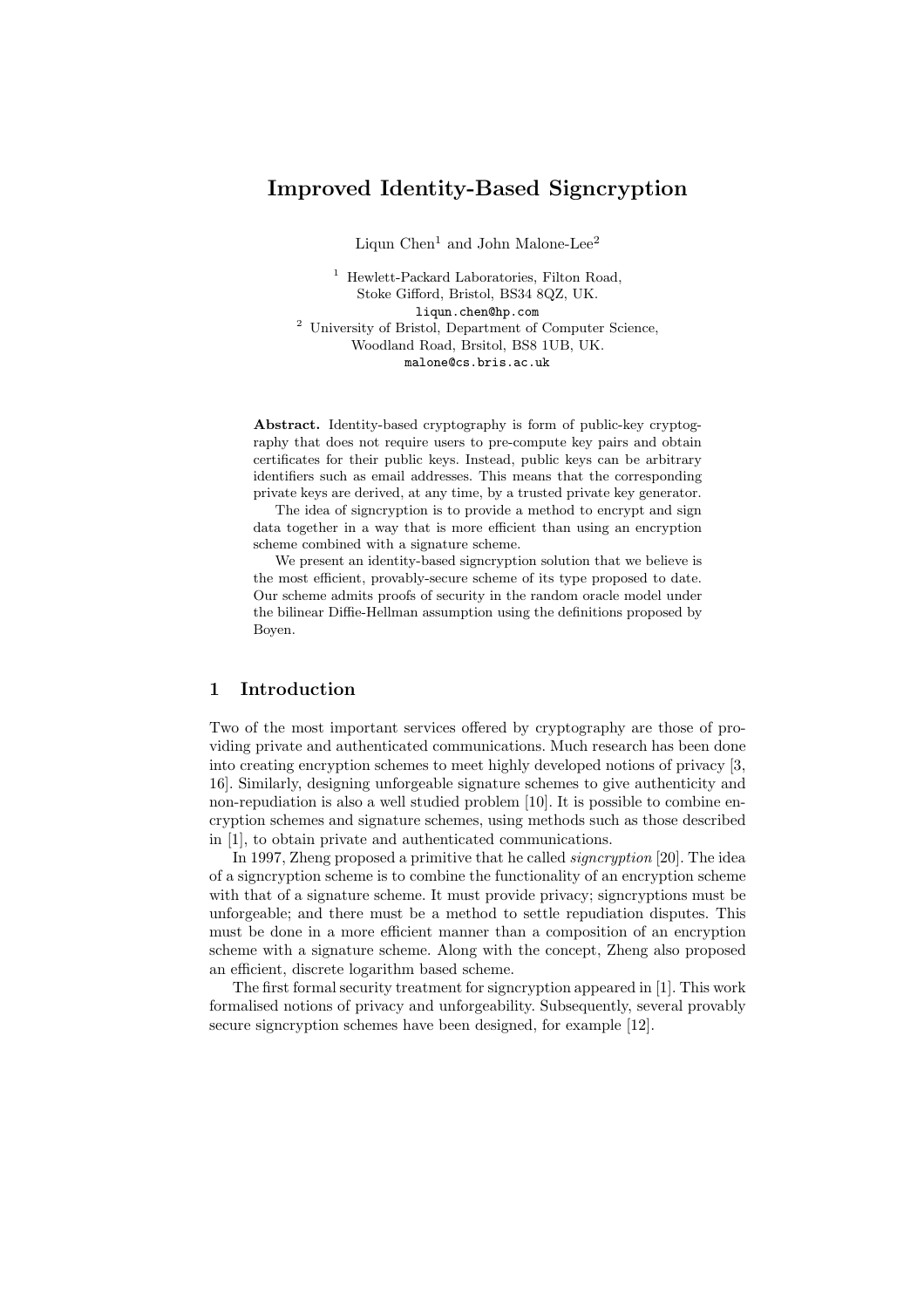The concept identity-based cryptography was proposed by Shamir in 1984 [18]. The idea of an identity-based system is that public keys can be derived from arbitrary strings. This means that if a user has a string corresponding to its identity, this string can be used to derive the user's public key. For this to work there is a trusted authority (TA henceforth) that generates private keys using some master key related to the global parameters for the system. In [18] Shamir proposed an identity-based signature scheme, but for many years identity-based encryption remained an open problem. The problem was solved nearly two decades after it was originally proposed [5, 9]. In [9] Cocks proposed a solution based on quadratic residuosity and in [5] Boneh and Franklin gave a scheme using bilinear pairings on elliptic curves. It is pairings on elliptic curves that have become the most popular building block for identity-based cryptography and many schemes have been designed using this primitive.

The idea of *identity-based signcryption* was first proposed by Malone-Lee in [13] along with a security model. This model dealt with notions of privacy and unforgeability. A weakness in the scheme from [13] was subsequently pointed out by Libert and Quisquater in [11] where a new scheme was proposed. The new scheme came with proofs of security in the model of [13]. This model was developed by Boyen in [6]. Three new security notions were added: *ciphertext* unlinkability, ciphertext authentication and ciphertext anonymity. We discuss these notions in Section 3. Boyen also proposed a scheme in [6] and analysed it in the enhanced model.

We take the model from [6] as the starting point for this work. We describe a scheme that admits security proofs in this model. We show that our scheme compares favourably with other provably-secure signcryption schemes in the literature.

The paper proceeds as follows. In Section 2 we formally define what we mean by identity-based signcryption. Section 3 recalls the security model from [6]. We present our scheme in Section 4 and provide security results for it in Section 5. A comparison is made with existing schemes in Section 6. The paper ends with some concluding remarks.

## 2 Identity-Based Signcryption

Before formally defining what we mean by identity-based signcryption we describe the notation that we will use throughout the paper.

Notation Let S be a set. We write  $v \leftarrow S$  to denote the action of sampling from the uniform distribution on  $S$  and assigning the result to the variable  $v$ . If S contains one element s we use  $v \leftarrow s$  as shorthand for  $v \leftarrow \{s\}$ . If A is an algorithm we denote the action of running  $A$  on input  $I$  and assigning the resulting output to the variable v by  $v \leftarrow \mathcal{A}(I)$ .

If  $E$  is an event defined in some probability space, we denote the probability that E occurs by  $Pr[E]$  (assuming the probability space is understood from the context). Let  $\mathbb{Z}_q$  denote the non-negative integers modulo q and let  $\mathbb{Z}_q^*$  denote the corresponding multiplicative group.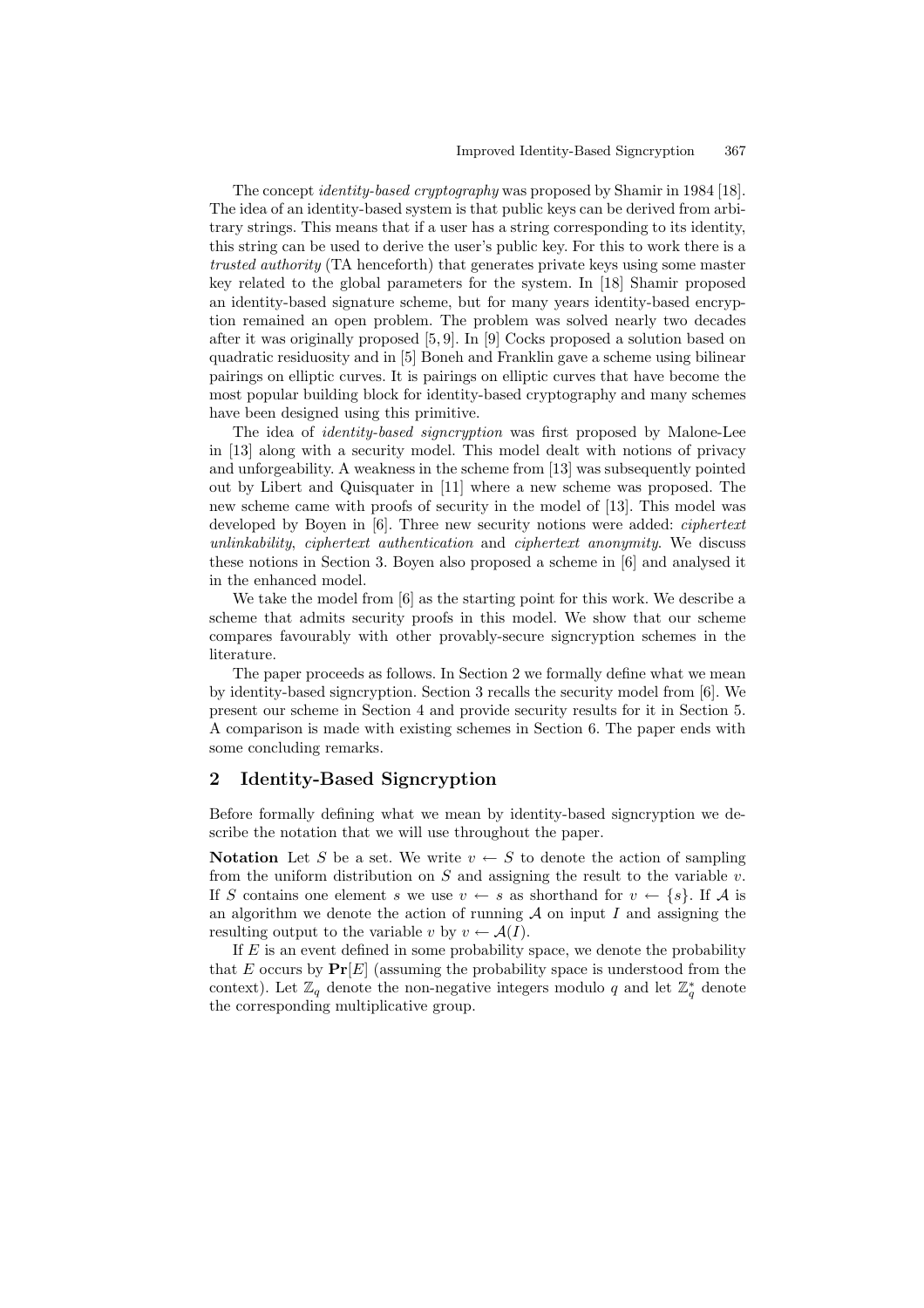An identity-based signcryption scheme consists of the following six algorithms: Setup, Extract, Sign, Encrypt, Decrypt and Verify. We describe the functions of each below.

- Setup: On input of a security parameter  $1^k$  the TA uses this algorithm to produce a pair (params,  $s$ ), where params are the global public parameters for the system and  $s$  is the master secret key. The public parameters include a global public key  $Q_{TA}$ . We will assume that **params** are publicly known so that we do not need to explicitly provide them as input to other algorithms.
- **Extract:** On input of an identity  $ID_U$  and the master secret key s, the TA uses this algorithm to compute a secret key  $S_{U}$  corresponding to  $ID_{U}$ .
- **Sign:** User A with identity  $ID_A$  and secret key  $S_A$  uses this algorithm with input  $(m, S_A)$  to produce a signature  $\sigma$  on m valid under the public key derived from  $ID_A$ . It also produces some ephemeral data r.
- **Encrypt**: On input of  $(S_A, ID_B, m, \sigma, r)$ ,  $ID_A$  uses this algorithm to produce a ciphertext c. This is the encryption of m, and  $ID_A$ 's signature on m, which can be decrypted using the secret key of the user with identity  $ID_B$ .
- **Decrypt:** User B with identity  $ID_B$  and secret key  $S_B$  uses this algorithm with input  $(c, S_B)$  to produces  $(m, ID_A, \sigma)$  where m is a message and  $\sigma$  is a purported signature by  $ID_A$  on  $m$ .
- **Verify:** On input of  $(m, ID_A, \sigma)$ , this algorithm outputs  $\top$  if  $\sigma$  is  $ID_A$ 's signature on m and it outputs  $\perp$  otherwise.

The above algorithms have the following consistency requirement. If

$$
(m, \sigma, r) \leftarrow \text{Sign}(m, S_A), c \leftarrow \text{Encrypt}(S_A, ID_B, m, \sigma, r)
$$
 and  
 $(\hat{m}, I\hat{D}_A, \hat{\sigma}) \leftarrow \text{Decrypt}(c, S_B),$ 

then we must have

$$
I\hat{D}_A = ID_A
$$
,  $m = \hat{m}$  and  $\top \leftarrow$  **Verify** $(\hat{m}, I\hat{D}_A, \hat{\sigma})$ .

Note that in some models for signcryption [20] and identity-based signcryption  $[13, 11]$ , the **Sign** and **Encrypt** algorithms are treated as one "signcryption" algorithm, as are the Decrypt and Verify algorithms. Our scheme supports a separation and so we stick with the above definition as in [6]. One advantage of this approach, where it is possible, is that it makes non-repudiation of messages a straightforward consequence of unforgeability. This follows from the fact that after decryption there is a publicly verifiable signature that can be forwarded to a third party.

### 3 Security Notions

In this section we review the security model for identity-based signcryption proposed in [6]. This model uses the notions of insider security and outsider security from [1]. Informally insider security is security against a legitimate user of the scheme while outsider security is security against an outside third party. Where appropriate, this makes insider security a stronger notion. We will comment on the significance of the distinction at relevant points in this section.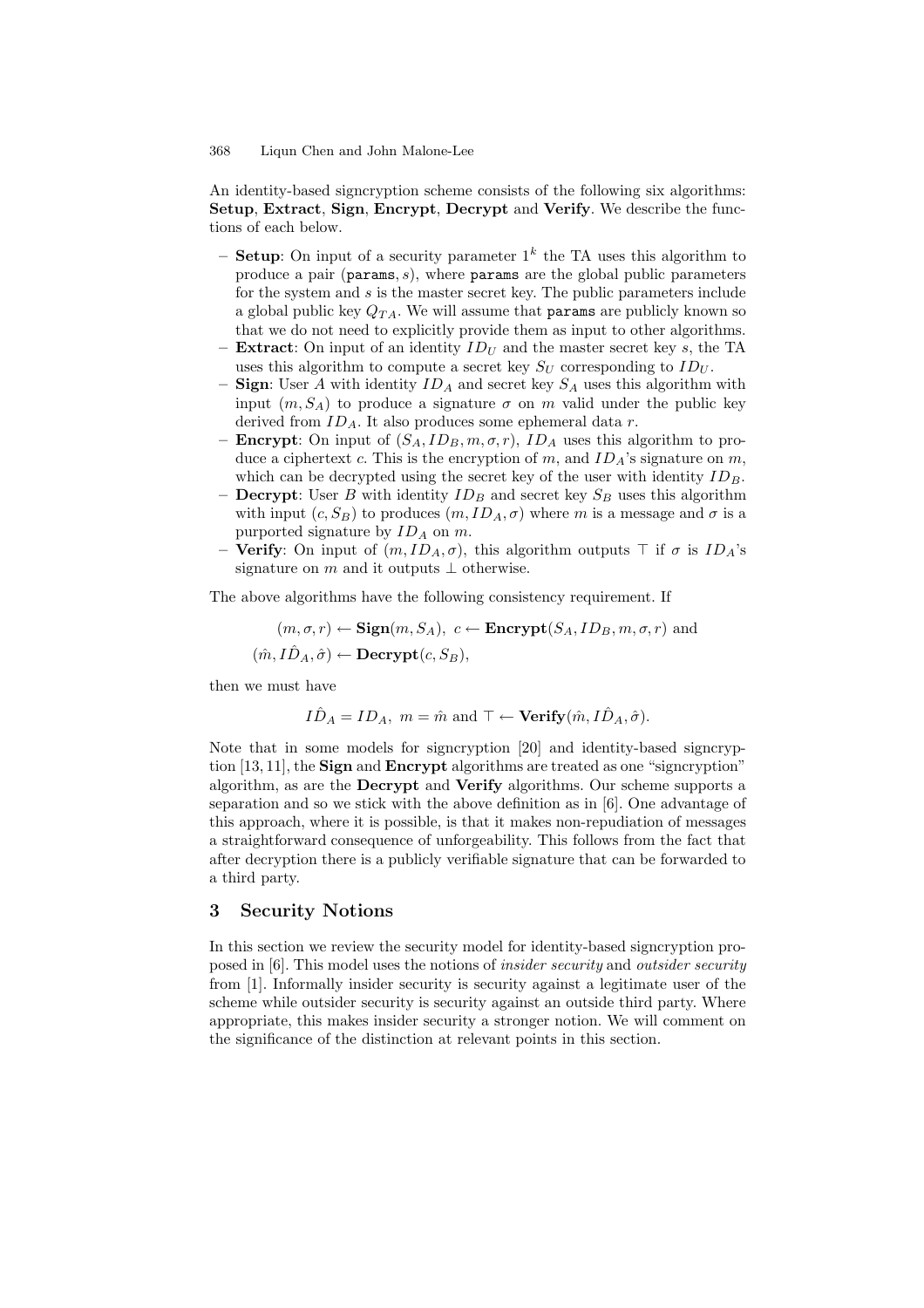#### 3.1 Ciphertext Authentication

A scheme offering ciphertext authentication provides the guarantee to the recipient of a signed and encrypted message that the message was encrypted by the same person who signed it. This means that the ciphertext must have been encrypted throughout the transmission and so it cannot have been the victim of a successful man-in-the-middle attack. It also implies that the signer chose the recipient for its signature.

We define this notion via a game played by a challenger and an adversary.

#### Game

- Initial: The challenger runs  $\mathbf{Setup}(1^k)$  and gives the resulting params to the adversary. It keeps s secret.
- Probing: The challenger is probed by the adversary who makes the following queries.
	- Sign/Encrypt: The adversary submits a sender identity, a receiver identity and a message to the challenger. The challenger responds with the signature of the sender on the message, encrypted under the public key of the receiver.
	- Decrypt/Verify: The adversary submits a ciphertext and a receiver identity to the challenger. The challenger decrypts the ciphertext under the secret key of the receiver. It then verifies that the resulting decryption is a valid message/signature pair under the public key of the decrypted identity. If so the challenger returns the message, its signature and the identity of the signer, otherwise it returns ⊥.
	- Extract: The adversary submits an identity to the challenger. The challenger responds with the secret key of that identity.
- Forge: The adversary returns a recipient identity  $ID_B$  and a ciphertext c. Let  $(m, ID_A, \sigma)$  be the result of decrypting c under the secret key corresponding to  $ID_B$ . The adversary wins if  $ID_A \neq ID_B$ ; Verify $(m, ID_A, \sigma) = \top$ ; no extraction query was made on  $ID_A$ , or  $ID_B$ ; and c did not result from a sign/encrypt query with sender  $ID_A$  and recipient  $ID_B$ .

Definition 1. Let A denote an adversary that plays the game above. If the quantity  $\mathbf{Adv}[\mathcal{A}] = \mathbf{Pr}[\mathcal{A} \text{ wins}]$  is negligible we say that the scheme in question is existentially ciphertext-unforgeable against outsider chosen-message attacks, or AUTH-IBSC-CMA secure.

Here we have an example of outsider security since the adversary is not able to extract the secret key corresponding to  $ID<sub>B</sub>$ . This models the true adversarial scenario where an attack would be re-encrypting a signed message using a public key with unknown secret key.

### 3.2 Message Confidentiality

The accepted notion of security with respect to confidentiality for public key encryption is indistinguishability of encryptions under adaptive chosen ciphertext attack, as formalised in [16]. The notion of security defined in the game below is a natural adaptation of this notion to the identity-based signcryption setting.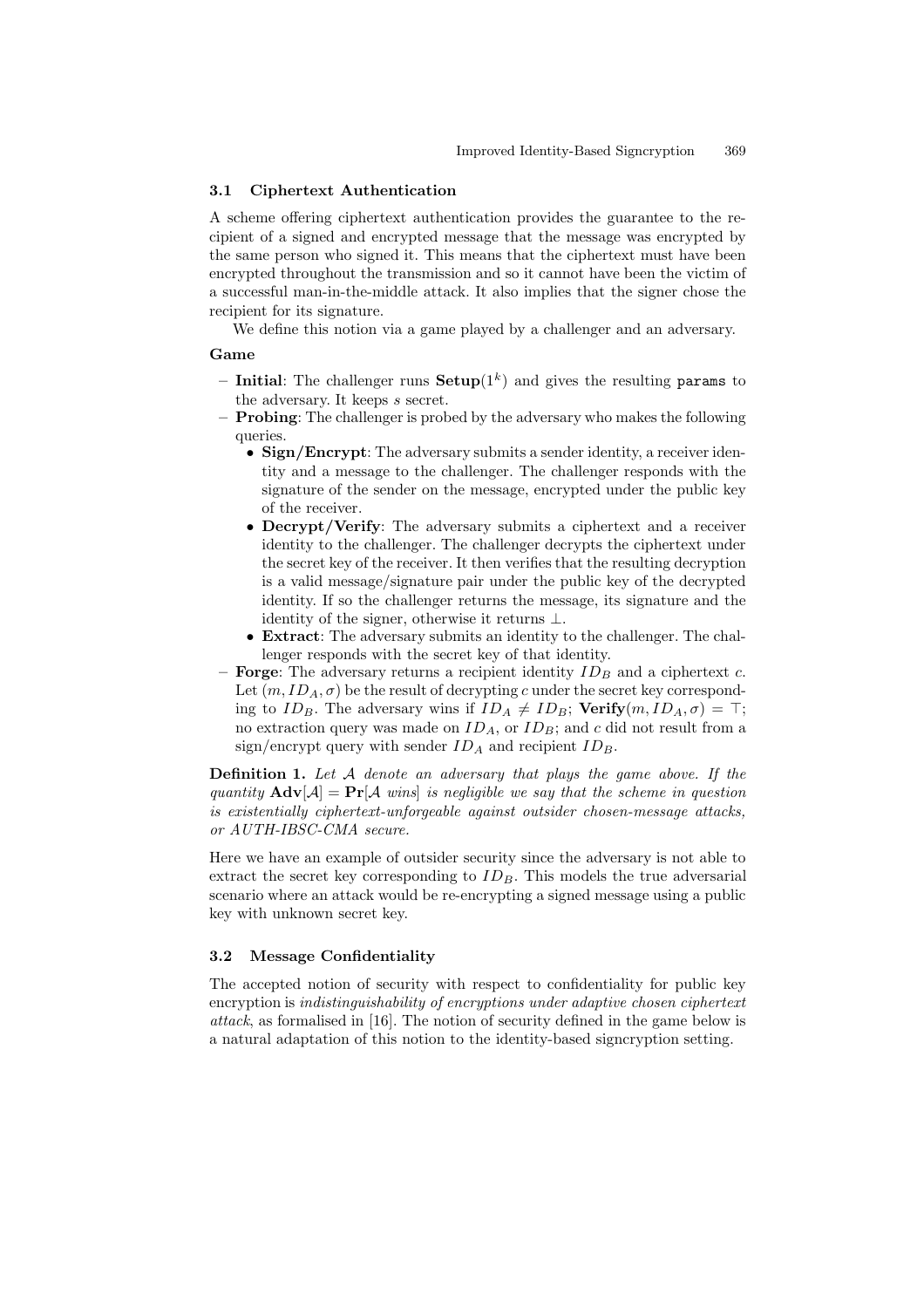#### Game

- Initial: The challenger runs  $\mathbf{Setup}(1^k)$  and gives the resulting params to the adversary. It keeps s secret.
- Phase 1: The challenger is probed by the adversary who makes queries as in the game of Section 3.1. At the end of Phase 1 the adversary outputs two identities  $\{ID_A, ID_B\}$  and two messages  $\{m_0, m_1\}$ . The adversary must not have made an extract query on  $ID_B$ .
- **Challenge:** The challenger chooses a bit b uniformly at random. It signs  $m_b$ under the secret key corresponding to  $ID_A$  and encrypts the result under the public key of  $ID_B$  to produce c. The challenger returns c to the adversary.
- Phase 2: The adversary continues to probe the challenger with the same type of queries that it made in Phase 1. It is not allowed to extract the private key corresponding to  $ID_B$  and it is not allowed to make a decrypt/verify query for c under  $ID_B$ .
- **Response:** The adversary returns a bit  $b'$ . We say that the adversary wins if  $b'=b$ .

**Definition 2.** Let  $A$  denote an adversary that plays the game above. If the quantity  $\mathbf{Adv}[\mathcal{A}] = |\mathbf{Pr}[b' = b] - \frac{1}{2}|$  is negligible we say that the scheme in question is semantically secure against adaptive chosen-ciphertext attack, or IND-IBSC-CCA2 secure.

Note that Definition 2 deals with insider security since the adversary is assumed to have access to the private key of the sender of a signcrypted message. This means that confidentiality is preserved even if a sender's key is compromised.

#### 3.3 Signature Non-Repudiation

A signcryption scheme offering non-repudiation prevents the sender of a signcrypted message from disavowing its signature. Note that non-repudiation is not as straightforward for signcryption as it is for digital signature schemes since we are dealing with encrypted data. As a consequence, by default, only the intended recipient of a signcryption can verify.

We define the notion of non-repudiation via the following game played by a challenger and an adversary.

### Game

- Initial: The challenger runs  $\mathbf{Setup}(1^k)$  and gives the resulting params to the adversary. It keeps s secret.
- Probing: The challenger is probed by the adversary who makes queries as in the game of Section 3.1.
- Forge: The adversary returns a recipient identity  $ID_B$  and a ciphertext c. Let  $(m, ID_A, \sigma)$  be the result of decrypting c under the secret key corresponding to  $ID_B$ . The adversary wins if  $ID_A \neq ID_B$ ; Verify $(m, ID_A, \sigma) = \top$ ; no extraction query was made on  $ID_A$ ; no sign/encrypt query  $(m, ID_A, ID_{B'})$ was responded to with a ciphertext whose decryption under the private key of  $ID_{B'}$  is  $(m, ID_A, \sigma)$ .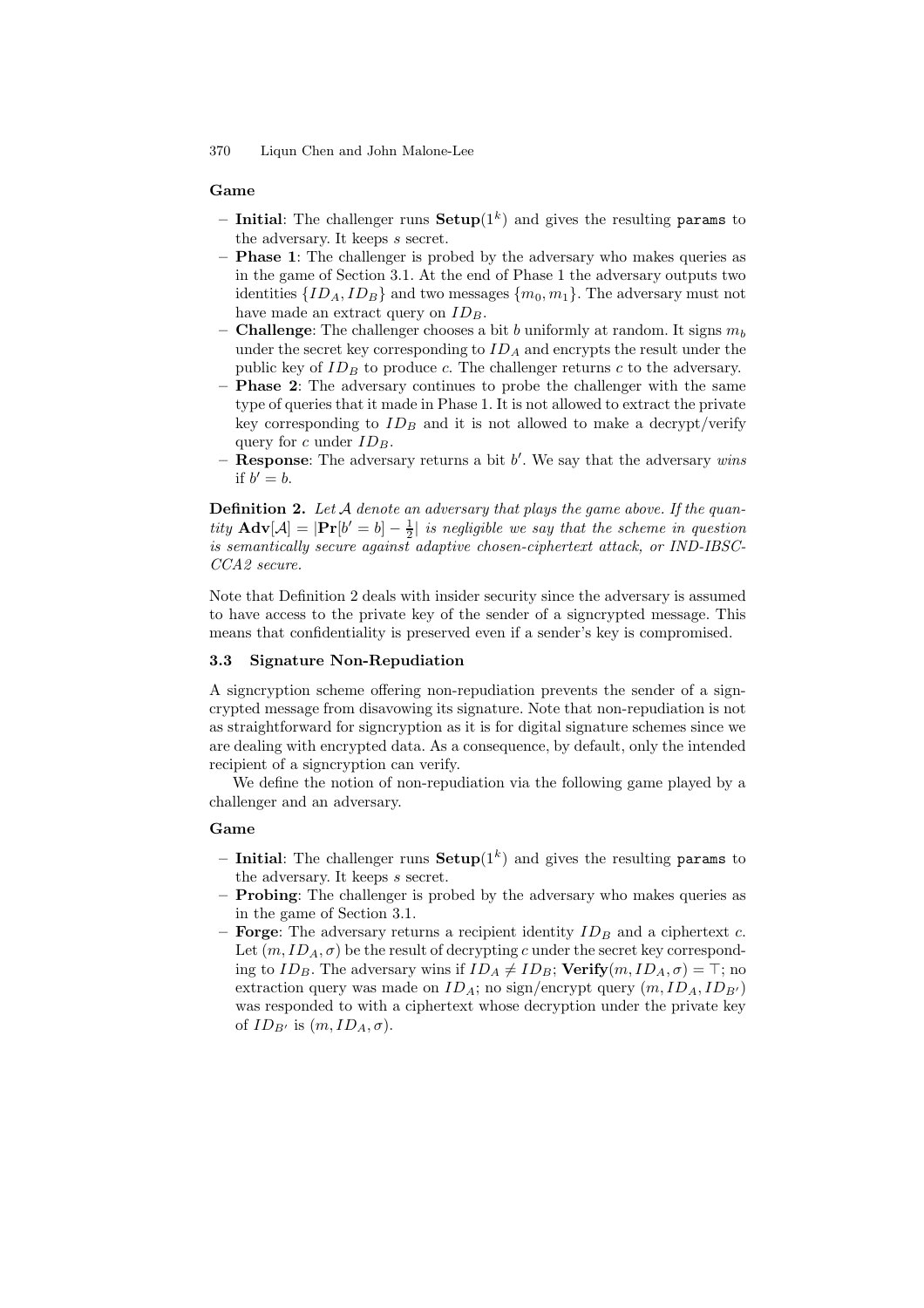This model is a natural adaptation of existential unforgeability (EUF) under adaptive chosen message attack, the accepted notion of security for digital signature schemes [10].

Definition 3. Let A denote an adversary that plays the game above. If the quantity  $\mathbf{Adv}[\mathcal{A}] = \mathbf{Pr}[\mathcal{A} \text{ wins}]$  is negligible we say that the scheme in question is existentially unforgeable against insider chosen-message attacks, or EUF-IBSC-CMA secure.

In Definition 3 we allow the adversary access to the secret key of the recipient of the forgery. It is this that gives us insider security. Also note that the adversary's advantage is with respect to its success in forging the signature within the ciphertext. This is indeed the correct definition for non-repudiation in this context because it is the signature and not the ciphertext that contains it that is forwarded to a third party in the case of a dispute.

## 3.4 Ciphertext Anonymity

Ciphertext anonymity is the property that ciphertexts contain no third-party extractable information that helps to identify the sender of the ciphertext or the intended recipient. It is defined via the following game.

#### Game

- Initial: The challenger runs  $\mathbf{Setup}(1^k)$  and gives the resulting params to the adversary. It keeps s secret.
- **Phase 1:** The challenger is probed by the adversary who makes queries as in the game of Section 3.1. At the end of Phase 1 the adversary outputs a message *m*; two sender identities  $\{ID_{A_0}, ID_{A_1}\}$ ; and two recipient identities  $\{ {ID_{B_0},ID_{B_1}} \}.$  The adversary must not have made an extract query on either of  $\{ID_{B_0}, ID_{B_1}\}.$
- **Challenge**: The challenger chooses two bits  $(b, \hat{b})$  uniformly at random. It signs m under the secret key  $S_{A_b}$  corresponding to  $ID_{A_b}$ . It then encrypts the result under the public key of  $ID_{B_{\hat{b}}}$  to produce a ciphertext c. The challenger returns c to the adversary.
- **Phase 2:** The adversary continues to probe the challenger with the same type of queries that it made in Phase 1. It is not allowed to extract the private key corresponding to  $ID_{B_0}$  or  $ID_{B_1}$  and it is not allowed to make a decrypt/verify query for c under  $ID_{B_0}$  or under  $ID_{B_1}$ .
- Response: The adversary returns two bits  $(b',\hat{b}')$ . We say that the adversary wins if  $b = \hat{b}$  or  $b' = \hat{b}'$ .

Definition 4. Let A denote an adversary that plays the game above. If the quantity  $\mathbf{Adv}[\mathcal{A}] = |\mathbf{Pr}[b' = b \vee \hat{b}' = \hat{b}] - \frac{3}{4} \hat{b}$  is negligible we say that the scheme in question is ciphertext-anonymous against insider adaptive chosen-ciphertext attack, or ANON-IBSC-CCA2 secure.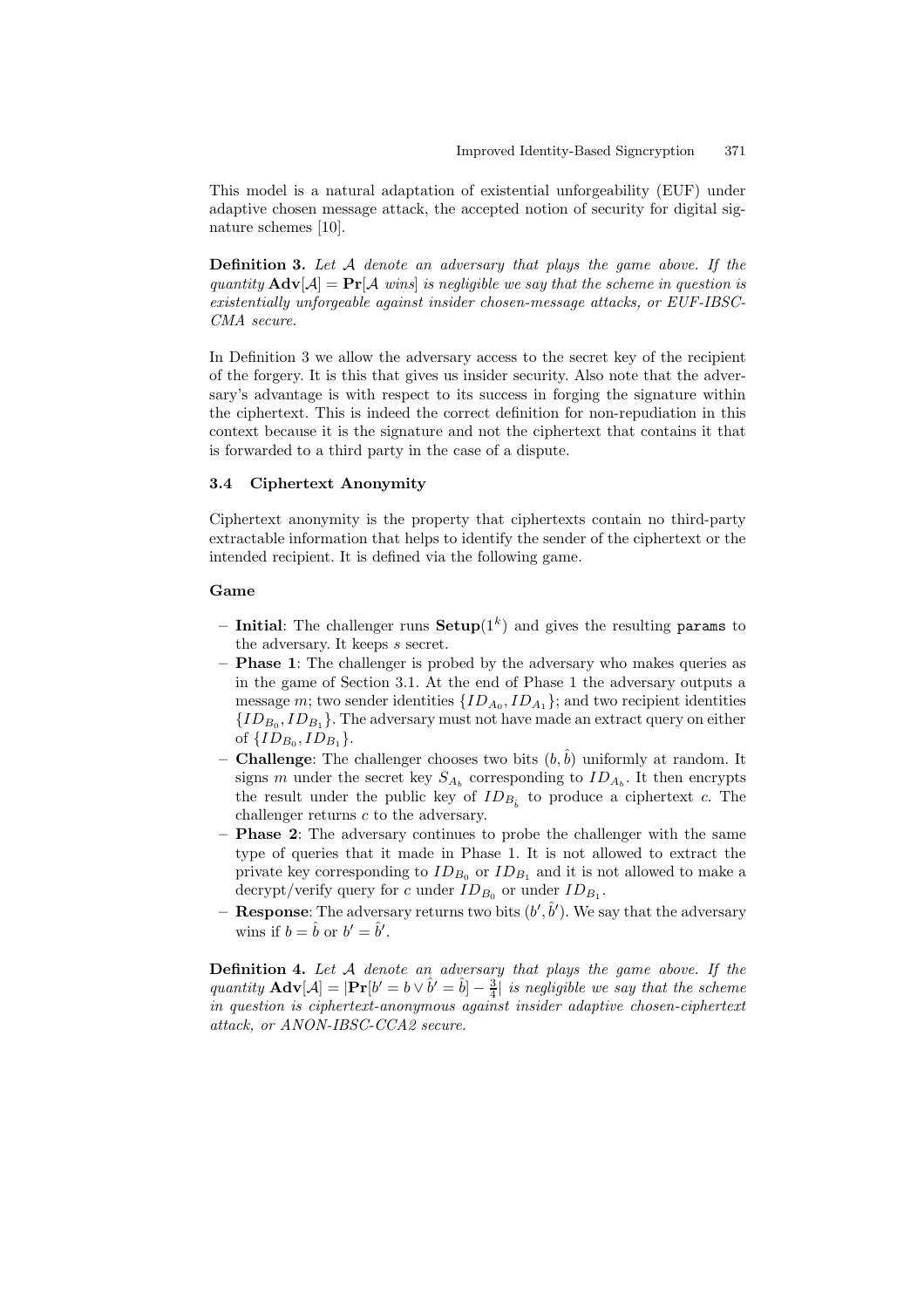Note that in the equivalent definition from [6] the adversary only wins if  $b = b$ and  $b' = \hat{b}'$ . It is stated there that the scheme is ANON-IBSC-CCA2 secure if the quantity  $\mathbf{Adv}[\mathcal{A}] = |\mathbf{Pr}[b' = b \wedge \hat{b}' = \hat{b}] - \frac{1}{4}|\text{ is negligible. The two definitions}$ are clearly equivalent. We prefer our formulation because it explicitly states that the adversary should not be able to guess either of the bits. The intuition is that it gains no information about the sender of a message or the intended recipient. Definition 4 follows from the fact that the adversary is always able to guess at least one of the bits correctly with probability 3/4.

An additional security definition dubbed ciphertext unlinkability is described in [6]. Informally this notion means that Alice is able to deny having sent a given ciphertext to Bob, even if the ciphertext decrypts under Bob's secret key to a message bearing Alice's signature. This property is demonstrated for the scheme in [6] by showing that given a message signed by Alice, Bob is able to create a valid ciphertext addressed to himself for that message. It is easily verified that our scheme also has this property.

## 4 The Scheme

In this section we describe how our identity-based signcryption scheme works. We will refer to the scheme as IBSC henceforth.

Before explaining our scheme we must briefly summarise the mathematical primitives necessary for pairing based cryptography. We require two groups  $\mathbb{G}_1$ and  $\mathbb{G}_2$  of large prime order q. These groups must be such that there exists a non-degenerate, efficiently computable map  $\hat{e} : \mathbb{G}_1 \times \mathbb{G}_1 \to \mathbb{G}_2$ . This map must be bilinear i.e. for all  $P_1, P_2 \in \mathbb{G}_1$  and all  $a, b \in \mathbb{Z}_q^*$  we have  $\hat{e}(aP_1, bP_2)$  $\hat{e}(P_1, P_2)^{ab}$ . A popular construction for such groups uses supersingular elliptic curves over finite fields. The bilinear map is realised using a modification of the Tate pairing or the Weil pairing. For details of such instantiations see [2, 5].

We also require three hash functions  $H_0: \{0,1\}^{k_1} \to \mathbb{G}_1$ ,  $H_1: \{0,1\}^{k_0+n} \to$  $\mathbb{Z}_q^*$  and  $H_2 : \mathbb{G}_2 \to \{0,1\}^{k_0+k_1+n}$ . Here  $k_0$  is the number of bits required to represent an element of  $\mathbb{G}_1$ ;  $k_1$  is the number of bits required to represent an identity; and  $n$  is the number of bits of a message to be signed and encrypted.

#### Setup

Establish parameters  $\mathbb{G}_1, \mathbb{G}_2, q, \hat{e}, H_0: \{0,1\}^{k_1} \to \mathbb{G}_1, H_1: \{0,1\}^{k_0+n} \to \mathbb{Z}_q^*$ and  $H_2: \mathbb{G}_2 \to \{0,1\}^{k_0+k_1+n}$  as described above; choose P such that  $\langle P \rangle = \mathbb{G}_1$ ; choose  $s \leftarrow \mathbb{Z}_q^*$  and compute the global public key  $Q_{TA} \leftarrow sP$ .

#### Extract

To extract the private key for user U with  $ID_U \in \{0,1\}^{k_1}$ : Compute the public key  $Q_U \leftarrow H_0(ID_U)$  and the secret key  $S_U \leftarrow sQ_U$ .

## Sign

For user A with identity  $ID_A$  to sign  $m \in \{0,1\}^n$  with private key  $S_A$  corresponding to public key  $Q_A \leftarrow H_0(ID_A)$ : Choose  $r \leftarrow \mathbb{Z}_q^*$ ; compute  $X \leftarrow rQ_A$ ,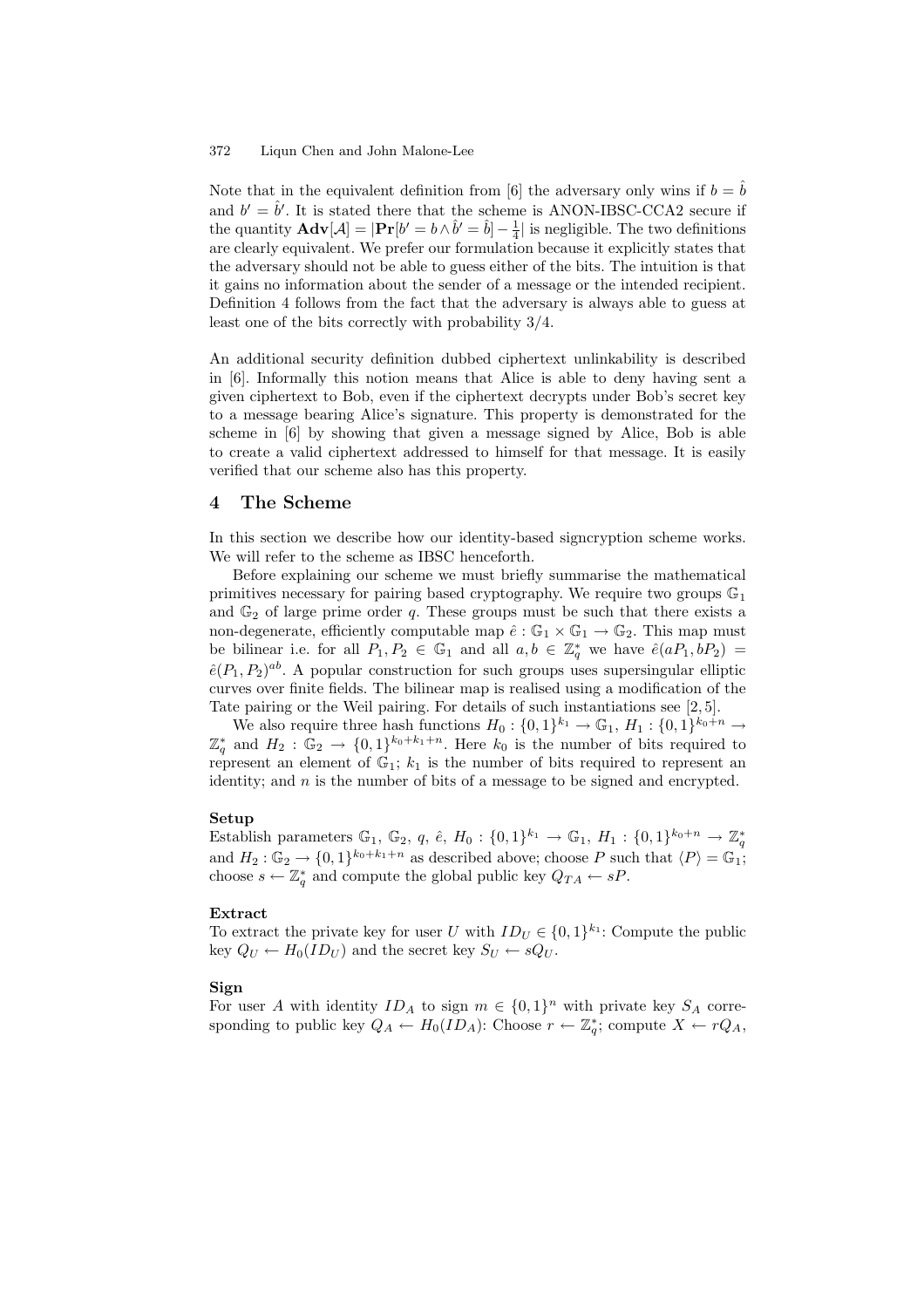$h_1 \leftarrow H_1(X||m)$  and  $Z \leftarrow (r+h_1)S_A$ ; return the signature  $(X, Z)$  and forward  $(m, r, X, Z)$  to **Encrypt**.

#### Encrypt

For user A with identity  $ID_A$  to encrypt m using r, X, Z output by **Sign** for receiver  $ID_B$ : Compute  $Q_B \leftarrow H_0(ID_B)$ ,  $w \leftarrow \hat{e}(rS_A, Q_B)$  and  $y \leftarrow H_2(w) \oplus$  $(Z||ID<sub>A</sub>||m)$ ; return ciphertext  $(X, y)$ .

#### Decrypt

For user B with identity  $ID_B$  to decrypt  $(X, y)$  using  $S_B = sH_0(ID_B)$ : Compute  $w \leftarrow \hat{e}(X, S_B)$  and  $Z||ID_A||m \leftarrow y \oplus H_2(w)$ ; forward message m, signature  $(X, Z)$  and purported sender  $ID<sub>A</sub>$  to **Verify**.

#### Verify

To verify user A's signature  $(X, Z)$  on message m where A has identity  $ID_A$ : Compute  $Q_A \leftarrow H_0(ID_A)$  and  $h_1 \leftarrow H_1(X||m)$ ; if  $\hat{e}(Z, P) = \hat{e}(Q_{TA}, X + h_1Q_A)$ , return  $\top$ ; else, return  $\bot$ .

Note that, as was the case in [6], the key setup used by our scheme is that proposed in [17], and the signing algorithm is that proposed in [7]. Also, the encryption is done in a manner similar to the BasicIdent scheme from [5]. The integrity checking necessary for security against adaptive adversaries comes from the signature in our case.

## 5 Security Results

In this section we state our security results. Owing to space constraints, we only provide a proof of the ciphertext authentication property here. The proofs of the other properties may be found in the full version of the paper [8].

All our results are relative to the *bilinear Diffie-Hellman* (BDH) problem. Informally, using the notation of Section 4, this is the problem of computing  $\hat{e}(P,P)^{abc}$  from  $(P,aP,bP,cP)$  where a, b, c are chosen at random from  $\mathbb{Z}_q^*$  and P generates  $\mathbb{G}_1$ . For further details see [5].

To prove our results we model  $H_0$ ,  $H_1$  and  $H_2$  as random oracles [3]. We assume that the adversary makes  $q_i$  queries to  $H_i$  for  $i = 0, 1, 2$ . The number of sign/encrypt and decrypt/verify queries made by the adversary are denoted  $q_s$ and  $q_d$  respectively.

### Ciphertext Authentication

Theorem 1. If there is an AUTH-IBSC-CMA adversary A of IBSC that succeeds with probability  $\epsilon$ , then there is a simulator  $\beta$  running in polynomial time that solves the BDH problem with probability at least

$$
\epsilon \cdot \left(1 - \frac{q_s(q_1 + q_2 + 2q_s)}{q}\right) \cdot \frac{1}{q_0(q_0 - 1)(q_s + q_d)(q_2 + q_s)}
$$

.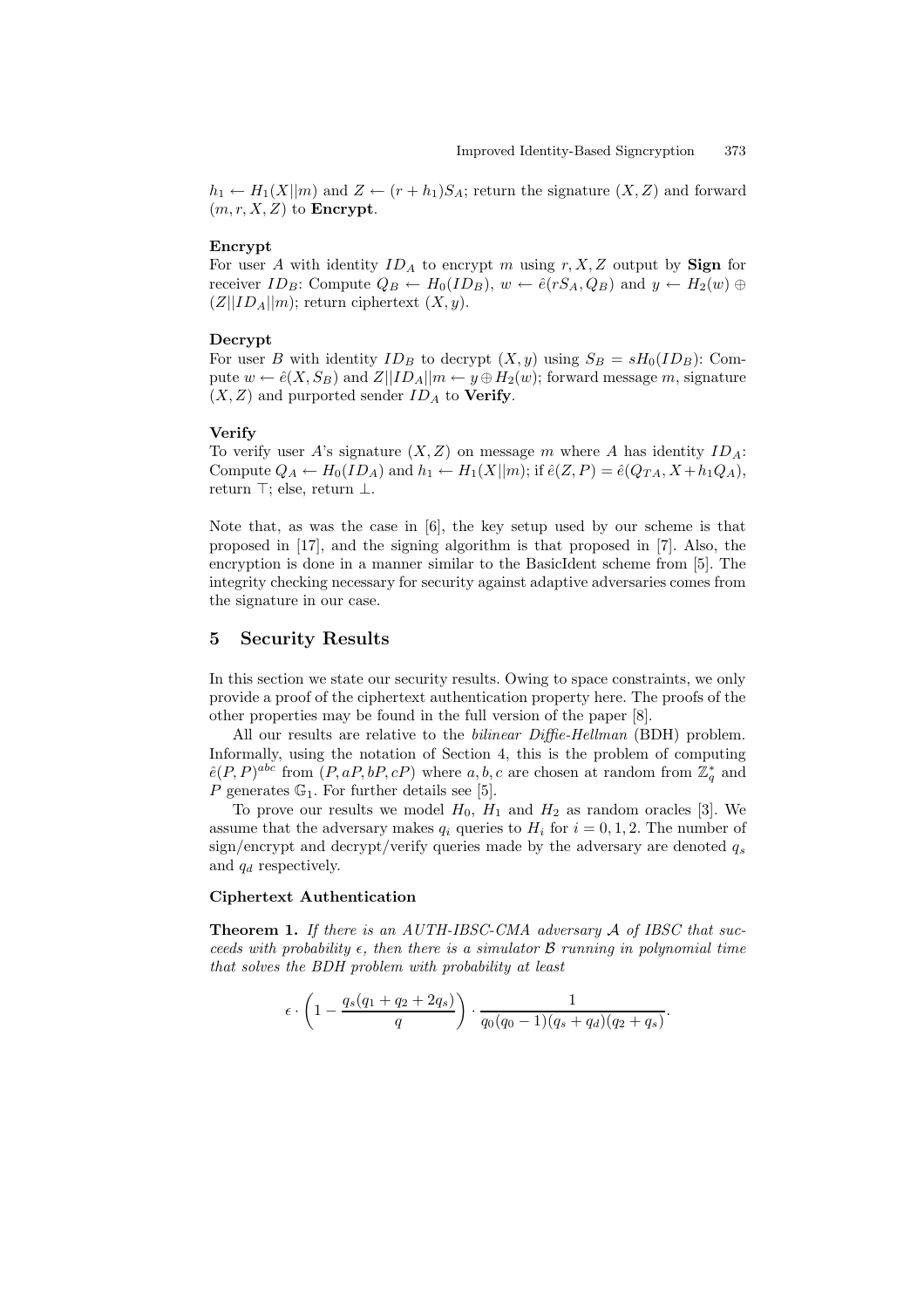*Proof.* We will show how an AUTH-IBSC-CMA adversary  $A$  of IBSC may be used to construct a simulator  $\beta$  that solves the BDH problem for  $(P, aP, bP, cP)$ .

We now describe the construction of the simulator  $\beta$ . The simulator runs  $\mathcal A$ with trusted third party public key  $Q_{TA} \leftarrow cP$ . It also creates algorithms to respond to queries made by  $A$  during its attack. To maintain consistency between queries made by A, the simulator keeps the following lists:  $L_i$  for  $i = 0, 1, 2$  of data for query/response pairs to random oracle  $H_i; L_s$  of signcryptions generated by the simulator; and  $L_d$  of some of the queries made by  $A$  to the decrypt/verify oracle. We will see in the construction of the sign/encrypt simulator that the list  $L<sub>s</sub>$  stores other information that will be useful to  $\beta$ . Its use will become apparent in the subsequent analysis, as will the use of  $L_d$ .

#### Simulator:  $H_0(ID_U)$

At the beginning of the simulation choose  $i_a, i_b$  uniformly at random from  $\{1,\ldots,q_0\}$   $(i_a \neq i_b)$ . We respond to the *i*-th query made by A as follows (assuming  $A$  does not make repeat queries).

- If  $i = i_a$  then respond with  $H_0(ID_U) \leftarrow aP$  and set  $ID_A \leftarrow ID_U$ .
- If  $i = i_b$  then respond with  $H_0(ID_U) \leftarrow bP$  and set  $ID_B \leftarrow ID_U$ .
- Else choose  $x \leftarrow \mathbb{Z}_q^*$ ; compute  $Q_U \leftarrow xP$ ; compute  $S_U \leftarrow xQ_{TA}$ ; store  $(ID_U, Q_U, S_U, x)$  in  $\overline{L}_0$  and respond with  $Q_U$ .

## Simulator:  $H_1(X||m)$

- If  $(X||m, h_1) \in L_1$  for some  $h_1$ , return  $h_1$ .
- Else choose  $h_1 \leftarrow \mathbb{Z}_q^*$ ; add  $(X||m, h_1)$  to  $L_1$ ; return  $h_1$ .

### Simulator:  $H_2(w)$

- If  $(w, h_2) \in L_2$  for some  $h_2$ , return  $h_2$ .
- Else choose  $h_2 \leftarrow \{0, 1\}^{k_0 + k_1 + n}$ ; add  $(w, h_2)$  to  $L_2$ ; return  $h_2$ .

## Simulator: Extract $(ID_U)$

We assume that A queries  $H_0(ID_U)$  before it makes the extraction query  $ID_U$ .

- If  $ID_U = ID_A$  or  $ID_U = ID_B$ , abort the simulation.
- Else search  $L_0$  for the entry  $(ID_U, Q_U, S_U, x)$  corresponding to  $ID_U$  and return  $S_U$ .

## Simulator: Sign/Encrypt $(m, ID_1, ID_2)$

We will assume that A makes the queries  $H_0(ID_1)$  and  $H_0(ID_2)$  before it makes a sign/encrypt query using these identities. We have five cases to consider.

## Case 1:  $ID_1 \neq ID_A$  and  $ID_1 \neq ID_B$

- Find the entry  $(ID_1, Q_1, S_1, x)$  in  $L_0$ ; choose  $r \leftarrow \mathbb{Z}_q^*$ ; compute  $X \leftarrow rQ_1$ ; compute  $h_1 \leftarrow H_1(X||m)$  (where  $H_1$  is the simulator above); compute  $Z \leftarrow$  $(r + h_1)S_1$ ; compute  $Q_2 \leftarrow H_0(ID_2)$  (where  $H_0$  is the simulator above); compute  $w \leftarrow \hat{e}(rS_1, Q_2)$ ; compute  $y \leftarrow H_2(w) \oplus (Z||ID_1||m)$  (where  $H_2$  is the simulator above); return  $(X, y)$ .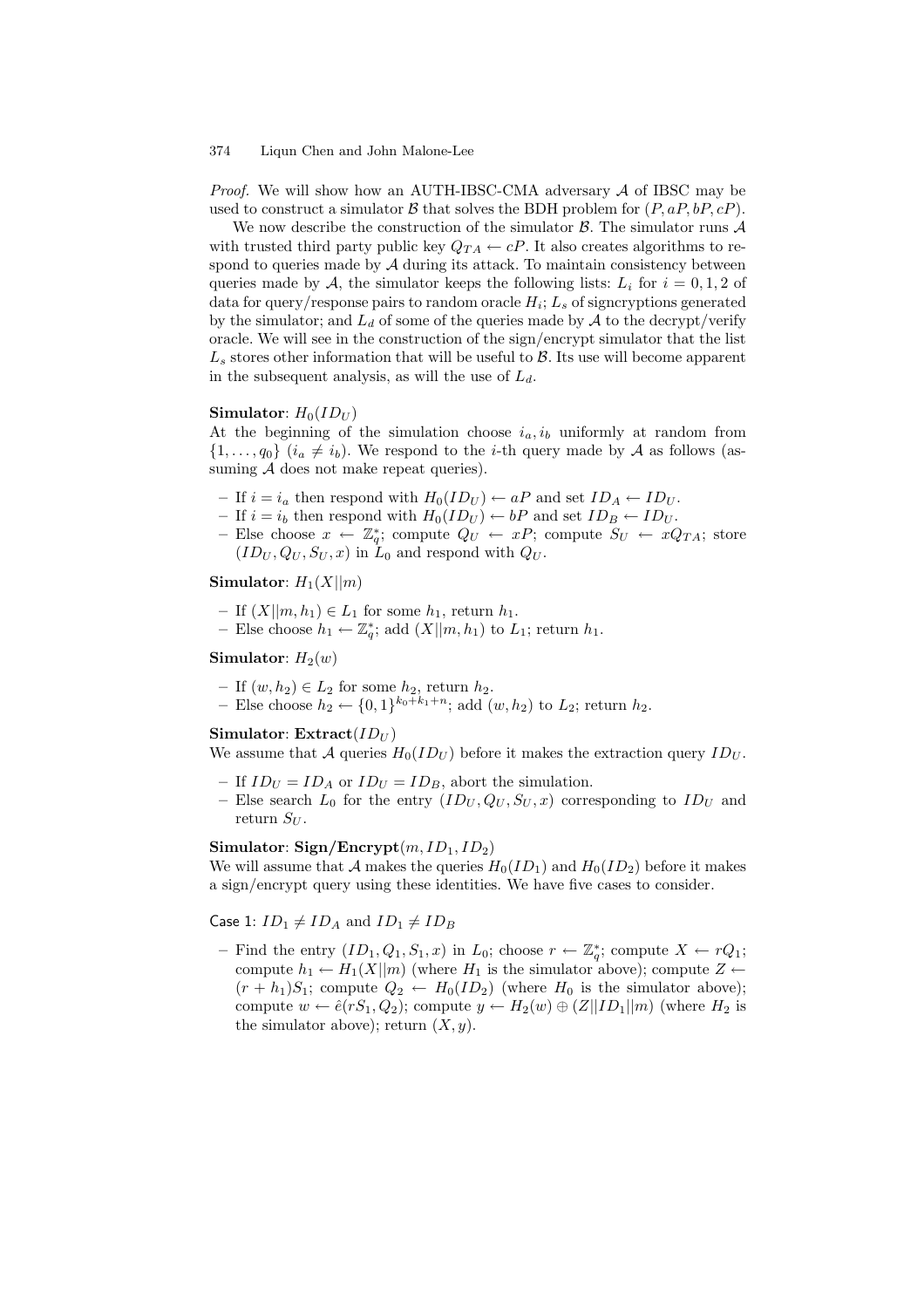Case 2:  $ID_1 = ID_A$ ,  $ID_2 \neq ID_A$  and  $ID_2 \neq ID_B$ 

– Choose  $r, h_1 \leftarrow \mathbb{Z}_q^*$ ; compute  $X \leftarrow rP - h_1Q_A$ ; compute  $Z \leftarrow rQ_{TA}$ ; add  $(X||m, h_1)$  to  $\dot{L}_1$ ; find the entry  $(ID_2, Q_2, S_2, x)$  in  $L_0$ ; compute  $w \leftarrow$  $\hat{e}(X, S_2)$ ; compute  $y \leftarrow H_2(w) \oplus (Z||ID_A||m)$  (where  $H_2$  is the simulator above); return  $(X, y)$ .

Case 3:  $ID_1 = ID_B$ ,  $ID_2 \neq ID_A$  and  $ID_2 \neq ID_B$ Use the simulation of Case 2 replacing  $(ID_A, Q_A)$  with  $(ID_B, Q_B)$ .

Case 4:  $ID_1 = ID_A$  and  $ID_2 = ID_B$ 

– Follow the first four steps of Case 2; choose  $h_2 \leftarrow \{0,1\}^{k_0+k_1+n}$ ; compute  $y \leftarrow h_2 \oplus Z||ID_A||m$ ; add  $(ID_A, ID_B, X, y, Z, m, r, h_1, h_2)$  to  $L_s$ ; return  $(X, y)$ .

Case 5:  $ID_1 = ID_B$  and  $ID_2 = ID_A$ Use the simulation of Case 4 swapping  $(ID<sub>A</sub>, Q<sub>A</sub>, ID<sub>B</sub>)$  with  $(ID<sub>B</sub>, Q<sub>B</sub>, ID<sub>A</sub>)$ .

### $\text{Decrypt}/\text{Verify}: (X, y), ID_2$

We assume that A makes the query  $H_0(ID_2)$  before making a decryption query for  $ID_2$ . We have the following three cases to consider.

Case 1:  $ID_2 \neq ID_A$  and  $ID_2 \neq ID_B$ 

- Find the entry  $(ID_2, Q_2, S_2, x)$  in  $L_0$ ; compute  $w = \hat{e}(X, S_2)$ ; initialise  $b \leftarrow 1$ .
- If  $w \in L_2$ , compute  $Z||ID_1||m \leftarrow y \oplus H_2(w)$ , else  $b \leftarrow 0$ .
- If  $b = 1$  and  $ID_1 \in L_0$ , let  $Q_1 \leftarrow H_0(ID_1)$ , else  $b \leftarrow 0$ .
- If  $b = 1$  and  $X||m \in L_1$ , let  $h_1 \leftarrow H_1(X||m)$ , else  $b \leftarrow 0$ .
- If  $b = 1$  and  $\hat{e}(Z, P) = \hat{e}(Q_{TA}, X + h_1Q_1)$ , return m,  $(X, Z)$  and  $ID_1$ , else step through the list  $L_s$  as follows.
	- If the current entry has the form  $(ID_A, ID_B, X', y, Z, m', r, h'_1, h_2)$  then test if  $\hat{e}(X', Q_B) = \hat{e}(X, xP)$ . If so continue, else move on to the next element of  $L_s$  and begin again.
	- Else if the current entry has the form  $(ID_B, ID_A, X', y, Z, m', r, h'_1, h_2)$ then test  $\hat{e}(X', Q_A) = \hat{e}(X, xP)$ . If so continue, else move on to the next element of  $L<sub>s</sub>$  and begin again.
	- Compute  $Z||ID_1||m \leftarrow y \oplus h_2$ .
	- If  $ID_1 = ID_2$  move to the next element in  $L_s$  and begin again.
	- If  $ID_1 \in L_0$  let  $Q_1 \leftarrow H_0(ID_1)$ , else move to the next element in  $L_s$ .
	- If  $X||m \in L_1$  let  $h_1 \leftarrow H_1(X||m)$ , else move to the next element in  $L_s$ .
	- Check that  $\hat{e}(Z, P) = \hat{e}(Q_{TA}, X + h_1Q_1)$ , if so return  $m, (X, Z)$  and  $ID_1$ , if not move on to the next element in  $L_s$  and begin again.

– If no message has been returned, return ⊥.

Case 2:  $ID_2 = ID_B$ 

- If 
$$
(ID_A, ID_B, X, y, Z, m, r, h_1, h_2) \in L_s
$$
 for some m, return m,  $(X, Z), ID_A$ .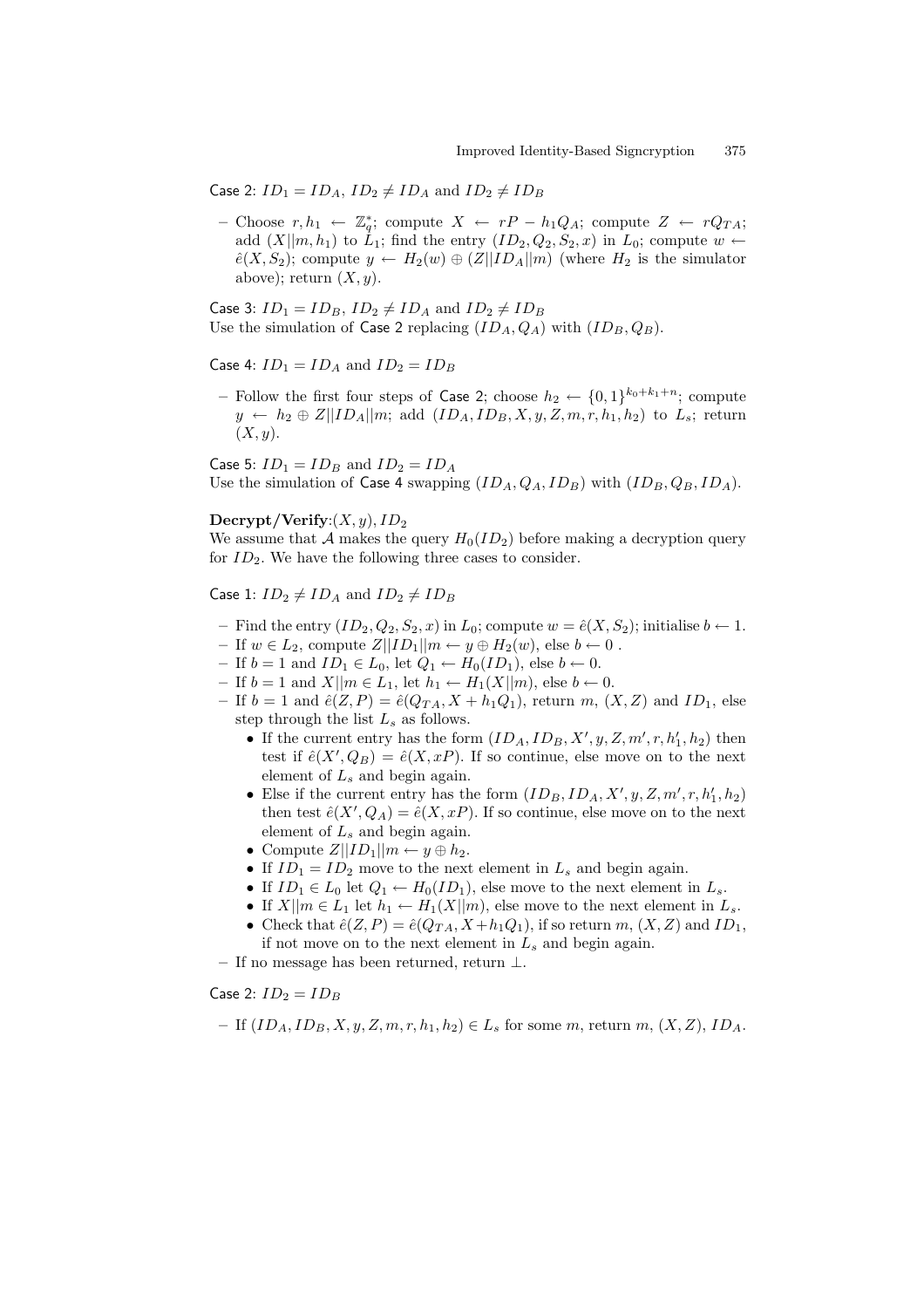- Else, add  $(X, y)$ ,  $ID_B$  to  $L_d$  and step through the list  $L_2$  with entries  $(w, h_2)$ as follows.
	- Compute  $Z||ID_1||m \leftarrow y \oplus h_2$ .
	- If  $ID_1 = ID_A$  or  $ID_1 = ID_B$ , move to the next element in  $L_2$  and begin again.
	- If  $ID_1 \in L_0$  let  $Q_1 \leftarrow H_0(ID_1)$  and find  $S_1$  in  $L_0$ , else move to the next element in  $L_2$  and begin again.
	- If  $X||m \in L_1$  let  $h_1 \leftarrow H_1(X||m)$ , else move on to the next element in  $L_2$  and begin again.
	- Check that  $w = \hat{e}(Z h_1S_1, Q_B)$  and if not move on to the next element in  $L_2$  and begin again.
	- Check that  $\hat{e}(Z, P) = \hat{e}(Q_{TA}, X + h_1Q_1)$ , if so return m,  $(X, Z)$  and  $ID_1$ , else move on to the next element in  $L_2$  and begin again.
- If no message has been returned after stepping through the list  $L_2$ , step through the list  $L_s$  as follows.
	- If the current entry has the form  $(ID_A, ID_B, X', y, Z, m', r, h'_1, h_2)$  then check that  $X' = X$ . If so continue, else move on to the next element of  $L<sub>s</sub>$  and begin again.
	- Else if the current entry has the form  $(ID_B, ID_A, X', y, Z, m', r, h'_1, h_2)$ then check that  $\hat{e}(X', Q_A) = \hat{e}(X, Q_B)$ . If so continue, if not move on to the next element of  $L_s$  and begin again.
	- Compute  $Z||ID_1||m \leftarrow y \oplus h_2$ .
	- If  $ID_1 = ID_B$ , move to the next element in  $L_s$  and begin again.
	- If  $ID_1 \in L_0$  let  $Q_1 \leftarrow H_0(ID_1)$ , else move to the next element in  $L_s$ .
	- If  $X||m \in L_1$  let  $h_1 \leftarrow H_1(X||m)$ , else move to the next element in  $L_s$ .
	- Check that  $\hat{e}(Z, P) = \hat{e}(Q_{TA}, X + h_1Q_1)$ , if so return  $m, (X, Z)$  and  $ID_1$ , else move on to the next element in  $L_s$  and begin again.
- If no message has been returned, return ⊥.

Case 3:  $ID_2 = ID_A$ 

Use the simulation of Case 2 replacing  $(ID_B, Q_B, ID_A)$  with  $(ID_A, Q_A, ID_B)$ .

Once  $A$  has been run,  $B$  does one of two things.

- 1. With probability  $q_s/(q_s+q_d)$  choose a random element from  $L_s$  and a random element  $(w, h_2)$  from  $L_2$ . We call this event  $\mathsf{Ch}_1$  in the analysis below (Ch for choice). The significance of the probability will become apparent in the subsequent analysis we only mention here that we are assuming  $|L_s| = q_s$  at the end of our simulation. This is the worst case scenario.
	- If the chosen element has form  $(ID_A, ID_B, X, y, Z, m, r, h_1, h_2)$ , compute

$$
B = (w/\hat{e}(rbP, cP))^{-1/h_1}
$$

.

– If the chosen element has form  $(ID_B, ID_A, X, y, Z, m, r, h_1, h_2)$ , compute

$$
B = \left(w/\hat{e}(raP, cP)\right)^{-1/h_1}.
$$

<sup>376</sup> Liqun Chen and John Malone-Lee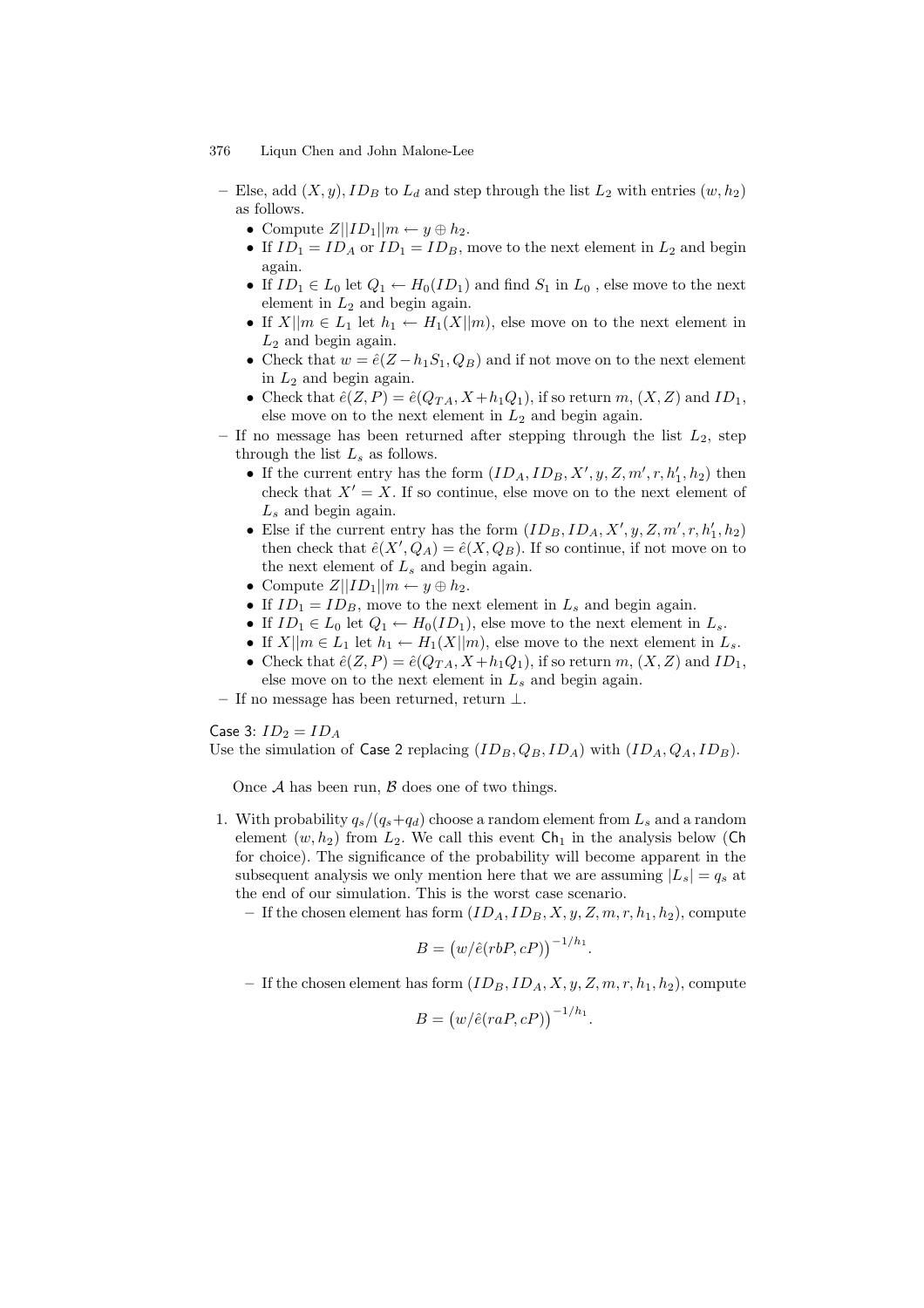- 2. With probability  $q_d/(q_s + q_d)$  choose a random element from  $L_d$  and a random element  $(w, h_2)$  from  $L_2$ . We call this event  $\mathsf{Ch}_2$  in the analysis below. Again, the significance this probability will become apparent in the subsequent analysis. As above, we are assuming  $|L_d| = q_d$  at the end of our simulation. This is the worst case scenario.
	- If the chosen element from  $L_d$  has the form  $(X, y)$ ,  $ID_B$  compute  $y \oplus h_2$ . If  $y \oplus h_2$  has the form  $Z||ID_A||m$  for some  $Z, m$ , compute

$$
B = \left( \frac{w}{\hat{e}}(Z, bP) \right)^{-1/h_1}.
$$

If  $y \oplus h_2$  does not have this form  $\beta$  has failed.

– If the chosen element from  $L_d$  has the form  $(X, y)$ ,  $ID_A$  compute  $y \oplus h_2$ . If  $y \oplus h_2$  has the form  $Z||ID_B||m$  for some  $Z, m$ , compute

$$
B = \left(w/\hat{e}(Z, aP)\right)^{-1/h_1}.
$$

If  $y \oplus h_2$  does not have this form  $\mathcal B$  has failed.

The rational for these probabilities and computations will become apparent in the discussion of equations  $(1)$ ,  $(2)$ ,  $(4)$  and  $(5)$  below.

Let us now analyse our simulation. The simulations for the random oracles and the extraction queries are trivial. The simulation of the sign/encrypt queries uses standard techniques. We make some remarks about the decrypt/verify simulation since this is less obvious. We will treat each case separately.

Case 1: In this case the simulator  $\beta$  knows the secret key of the receiver and so it is able to compute the correct ephemeral encryption key. The first six steps in this case are therefore those that would be followed in genuine decryption and verification. The reason that it does not stop at this point is that the sign/encrypt simulator implicitly defines  $H_2(w)$  for values of w that are unknown to the simulator. It must check that the ephemeral encryption key  $w$  that it has computed is not one of these values. For example, suppose that there is an entry of the form  $(ID_A, ID_B, X', y, Z, m, r, h'_1, h_2)$  in  $L_s$ . Referring back to the construction of the sign/encrypt simulator, it needs to know if

$$
\hat{e}(X', S_B) = \hat{e}(X, S_2).
$$

The simulator knows that  $S_2 = xQ_{TA} = xcP$  and it know  $S_B = bQ_{TA} = bcP$  $cQ_B$  so this test becomes

$$
\hat{e}(X', Q_B) = \hat{e}(X, xP).
$$

Case 2: In this case the simulator  $\beta$  does not know the secret key of the receiver and so it is unable to compute the ephemeral encryption key  $\hat{e}(X, S_B)$ . The first loop, through the list  $L_2$ , determines whether the  $H_2$  value of the ephemeral encryption key is in  $L_2$  itself i.e. for each w in  $L_2$  it wants to know if  $w =$  $\hat{e}(X, S_B)$ . Since by construction  $Q_{TA} = cP$  this test becomes  $w = \hat{e}(cX, Q_B)$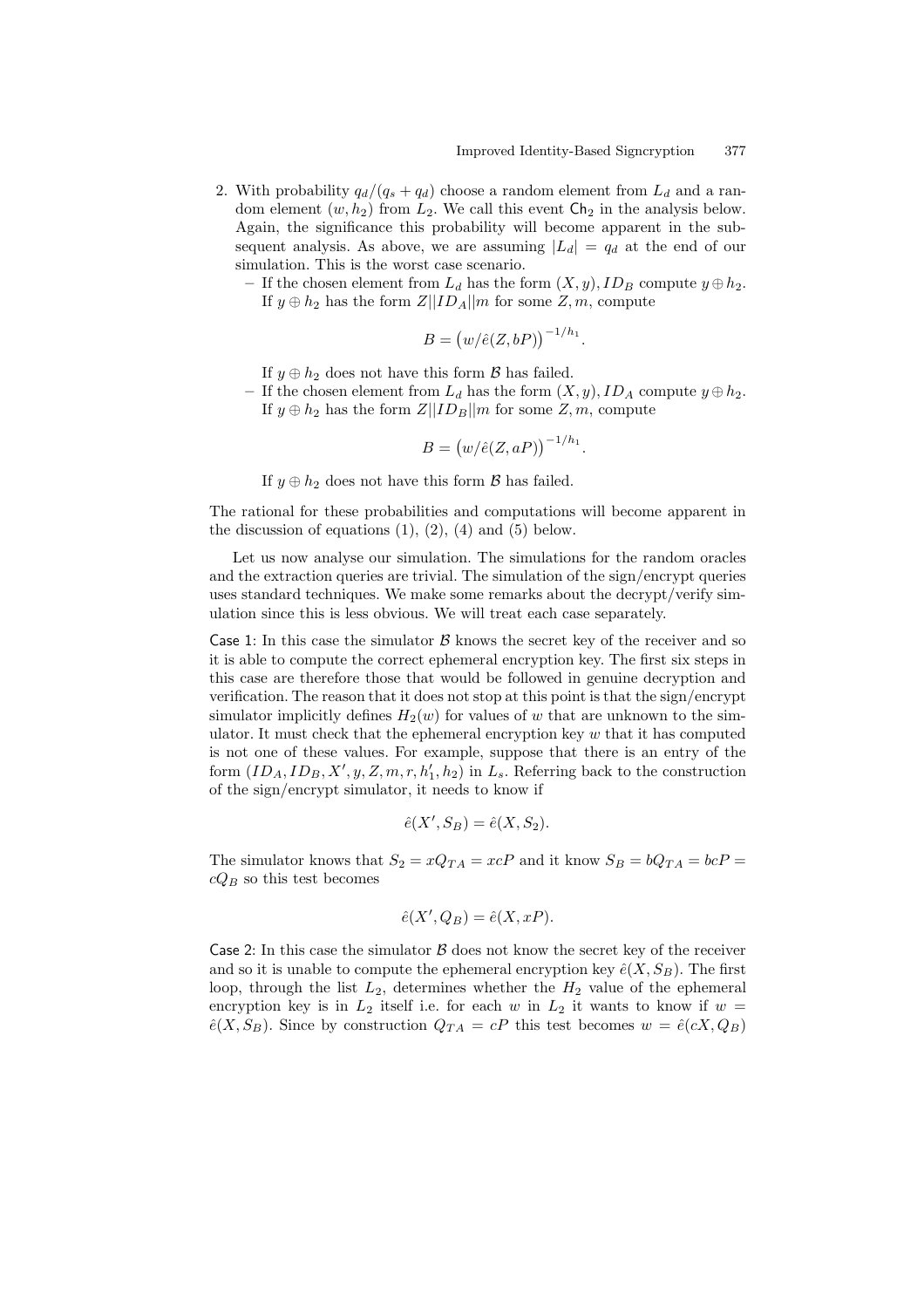and, under the assumption that the ciphertext is correctly formed, it becomes  $\hat{e}(Z-h_1S_1,Q_B)$ . Note that if the ciphertext is not correctly formed the simulator does not care whether the value of  $H_2(w)$  is defined since it is correct to reject. The final test in this loop is just the standard test for verification.

The second loop, through  $L_s$ , determines whether the value of  $H_2(w)$  that  $\mathcal B$ is looking for has been determined by the sign/encrypt simulator. If it is searching  $L_s$  for an entry of form  $(ID_A, ID_B, X', y, Z, m, r, h'_1, h_2)$  then the receiver identities are the same in this entry and in the decrypt/verify query that we are trying to respond to. The check is then simply on the values of  $X$  and  $X'$ .

If  $\mathcal B$  is looking at an entry of  $L_s$  of the form  $(ID_B, ID_A, X', y, Z, m, r, h'_1, h_2)$ then the receivers identities are not the same in this entry and in the decrypt/verify query that it is trying to respond to. The check that it wishes to perform is  $\hat{e}(X', S_A) = \hat{e}(X, S_B)$ . This is clearly equivalent to the check  $\hat{e}(X', Q_A) = \hat{e}(X, Q_B).$ 

Case 3: The analysis is identical to that of Case 2 with  $A$  and  $B$  reversed.

Let us now consider how our simulation could fail i.e. describe events that could cause  $\mathcal{A}$ 's view to differ when run by  $\mathcal{B}$  from its view in a real attack. We call such an event an error and denote it ER.

It is clear that the simulations for  $H_0$  and  $H_1$  are indistinguishable from real random oracles. Let us now consider the  $H_2$  simulator. The important point here is that  $H_2$  is not only defined at points where the  $H_2$  simulator is called by  $\mathcal A$ or by the simulator itself. It is also defined at certain points implicitly by the sign/encrypt simulator. For example, suppose that the sign/encrypt simulator responds to a query  $m$ ,  $ID_A$ ,  $ID_B$ . In this case it adds an entry  $(ID_A, ID_B, X, y, Z,$  $m, r, h_1, h_2$ ) to  $L_s$ . This implicitly defines  $H_2(\hat{e}(X, S_B)) = h_2$  although it is not actually able to compute  $\hat{e}(X, S_B)$ . If the  $H_2$  simulator is subsequently called with  $w = \hat{e}(X, S_B)$  it will not recognise it and so it will not return  $h_2$ . We denote such events H-ER. However, if such an event occurs we have

$$
w = \hat{e}(X, S_B) = \hat{e}(rP - h_1Q_A, S_B)
$$

from which it is possible to compute

$$
\hat{e}(P,P)^{abc} = \hat{e}(Q_A, S_B) = (w/\hat{e}(rQ_B, Q_{TA}))^{-1/h_1} = (w/\hat{e}(rbP, cP))^{-1/h_1}.
$$
 (1)

Similarly if the  $H_2$  simulator is called with w that is implicitly defined by an entry  $(ID_B, ID_A, X, y, Z, m, r, h_1, h_2) \in L_s$  we can compute.

$$
\hat{e}(P,P)^{abc} = \hat{e}(Q_B, S_A) = (w/\hat{e}(rQ_A, Q_{TA}))^{-1/h_1} = (w/\hat{e}(raP, cP))^{-1/h_1}.
$$
 (2)

Let us now consider how the simulation for sign/encrypt could fail. We denote such an event S-ER. The most likely failure will be caused by the sign/encrypt simulator responding to a query of the form Case 4 or Case 5 (see simulator). Since we do not know how often each case will occur we will be conservative and assume that each query will be one of these, 4 say. The only possibilities for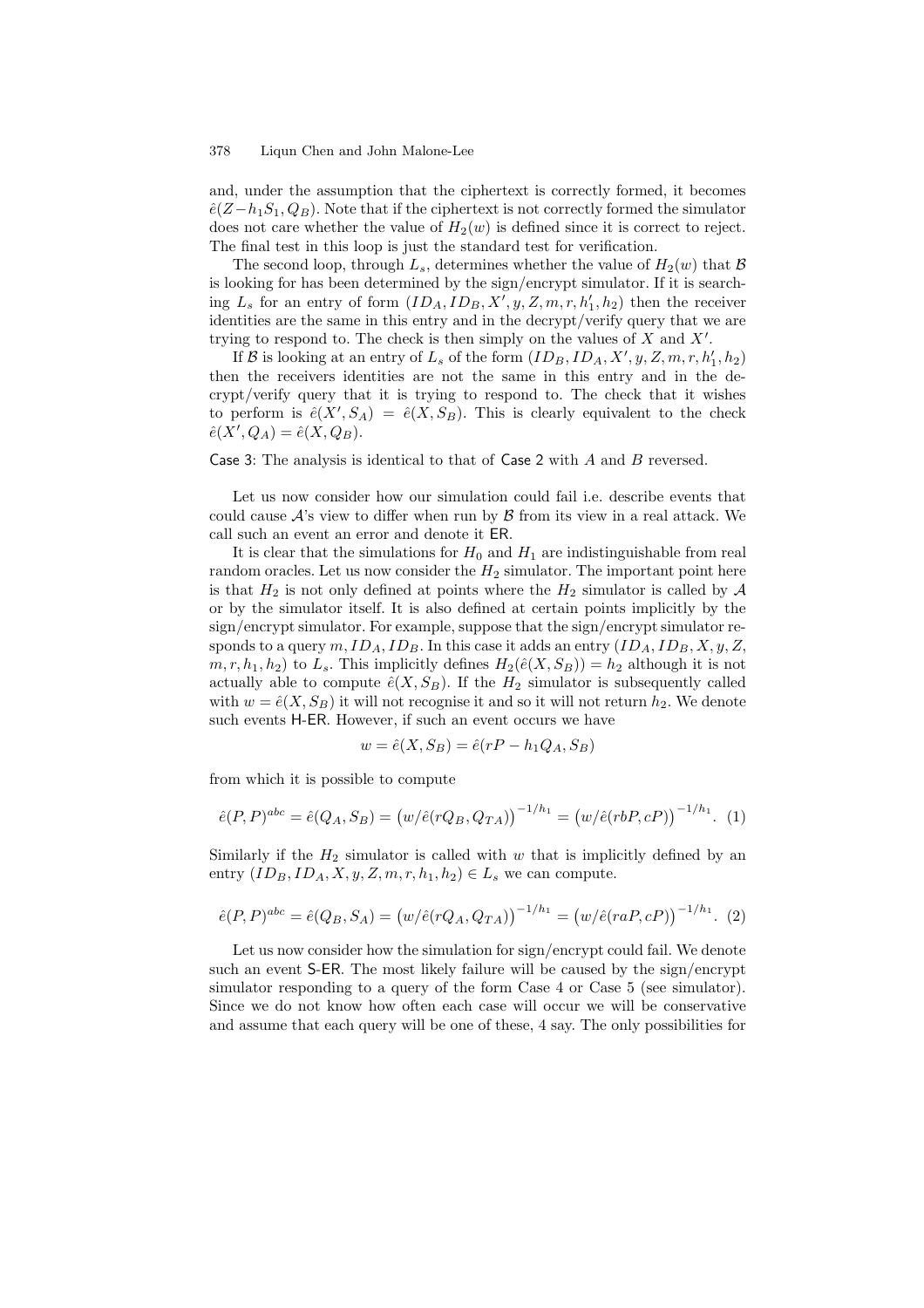introducing an error here are defining  $H_1(X||m)$  when it is already defined or defining  $H_2(\hat{e}(X, S_B))/H_2(\hat{e}(X, S_A))$  when it is already defined. Since X takes its value uniformly at random in  $\langle P \rangle$ , the chance of one of these events occurring is at most  $(q_1 + q_2 + 2q_s)/q$  for each query. The  $2q_s$  comes from the fact that the signing simulator adds elements to  $L_1$  and  $L_2$ . Therefore, over the whole simulation, the chance of an error introduced in this way is at most

$$
q_s(q_1 + q_2 + 2q_s)/q. \t\t(3)
$$

We now turn our attention to the decrypt/verify simulator. An error in this simulator is denoted D-ER. It is clear that this simulator never accepts an invalid encryption. What we have to worry about is the possibility that it rejects a valid one. This can only occur with non-negligible probability in Case 2 or Case 3. Suppose that we are trying to decrypt  $(X, y)$ ,  $ID_B$  (i.e. Case 2). An error will only occur if while stepping through  $L_2$  there is an entry  $(w, h_2)$  such that  $Z||ID_A||m \leftarrow y \oplus h_2$  and  $(X, y)$  is a valid encryption of m from  $ID_A$  to  $ID_B$ . In this case we must have

$$
w = \hat{e}(Z - h_1 S_A, Q_B) = \hat{e}(Z, Q_B) \cdot \hat{e}(-h_1 S_A, Q_B) = \hat{e}(Z, bP) \cdot \hat{e}(-h_1 acP, bP),
$$

where  $h_1 = H_1(X||m)$ . From the above we can compute

$$
\hat{e}(P, P)^{abc} = (w/\hat{e}(Z, bP))^{-1/h_1}.
$$
\n(4)

Suppose now that we are trying to decrypt  $(X, y)$ ,  $ID<sub>A</sub>$  (i.e. Case 3). An error will only occur if while stepping through  $L_2$  there is an entry  $(w, h_2)$  such that  $Z||ID_B||m \leftarrow y \oplus h_2$  and  $(X, y)$  is a valid encryption of m from  $ID_B$  to  $ID_A$ . In this case we must have

$$
w = \hat{e}(Z - h_1 S_B, Q_A) = \hat{e}(Z, Q_A) \cdot \hat{e}(-h_1 S_B, Q_A) = \hat{e}(Z, aP) \cdot \hat{e}(-h_1 bcP, aP),
$$

from which we can compute

$$
\hat{e}(P,P)^{abc} = \left(w/\hat{e}(Z,aP)\right)^{-1/h_1}.\tag{5}
$$

The final simulator is the extract simulator. Note that the adversary will only succeed in its task with non-negligible probability if it queries  $H_0$  with the two identities under which the encrypted and signed message it produces is supposed to be valid. Looking at the  $H_0$  simulator we see that it chooses two  $H_0$ queries made by the adversary and responds to these with group elements from the BDH instance that it is trying to solve. The simulator hopes that these will be the identities for the adversary's encrypted and signed message. This will be the case with probability at least

$$
1/q_0(q_0-1). \t\t(6)
$$

If this is not the case we say that an error has occurred in the extract simulator because, if the adversary tried to extract the private key for these identities, the simulator would abort. An error in the extract simulator is denoted E-ER.

Once A has been run by the simulator  $\mathcal{B}$ , there are two courses of action:  $Ch_1$  and  $Ch_2$  (as described above). If  $Ch_1$  has been chosen, we denote the event that  $\beta$  selects the correct elements to solve the BDH problem from  $L_s$  and  $H_2$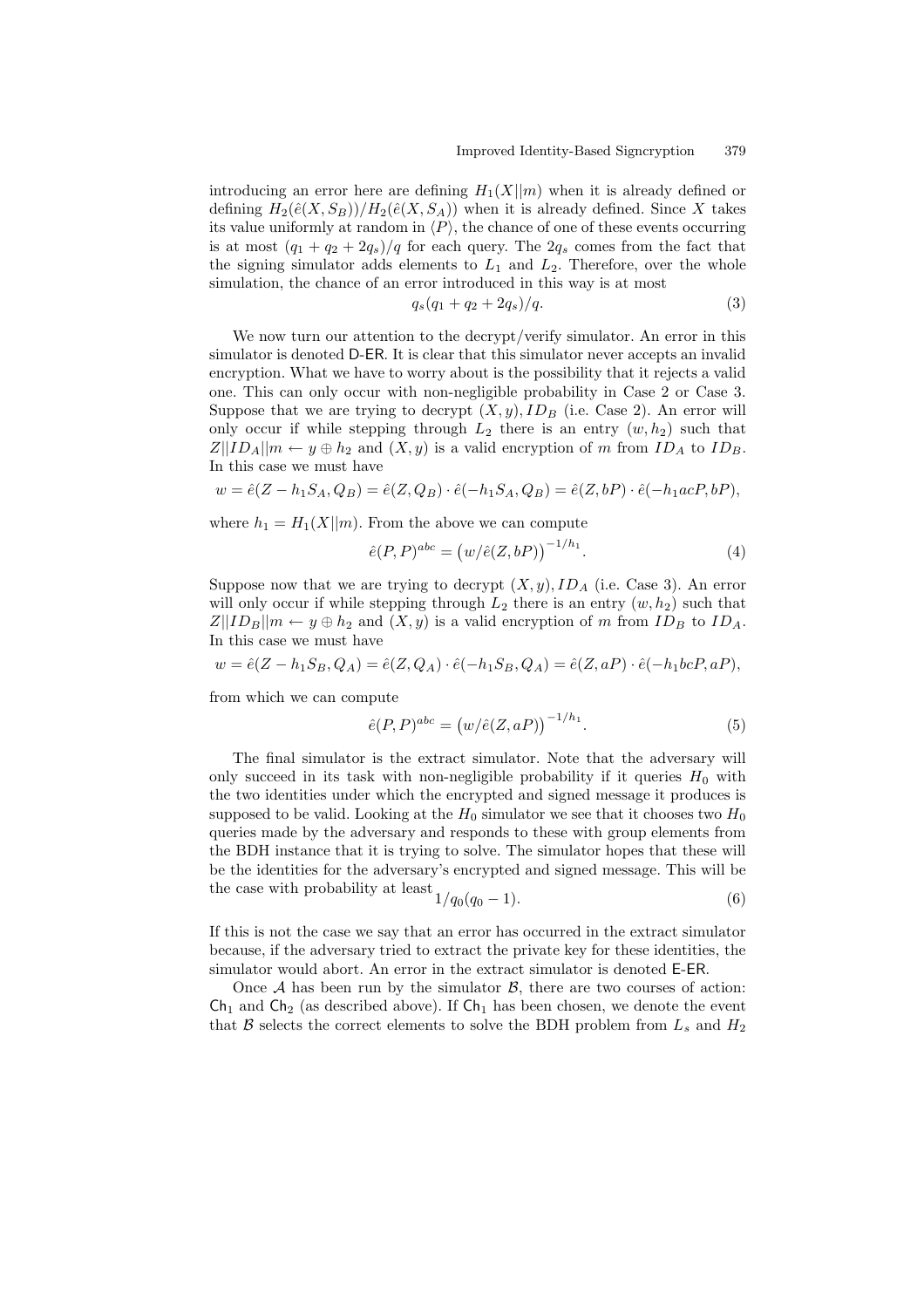by  $CG<sub>1</sub>$  (under the assumption that there are such correct elements in the lists at the end of the simulation). Likewise if  $\mathsf{Ch}_2$  has been chosen, we denote the event that  $\mathcal B$  selects the correct elements from  $L_d$  and  $H_2$  by  $\mathsf{CG}_2$ .

With the events described above we have

$$
\begin{aligned}\n\mathbf{Adv}[\mathcal{B}] &\geq \mathbf{Pr}[\neg \mathsf{E}\text{-}\mathsf{ER} \land \mathsf{H}\text{-}\mathsf{ER} \land \neg \mathsf{S}\text{-}\mathsf{ER} \land \mathsf{Ch}_1 \land \mathsf{CG}_1] \\
&\quad + \mathbf{Pr}[\mathsf{D}\text{-}\mathsf{ER} \land \neg \mathsf{E}\text{-}\mathsf{ER} \land \neg \mathsf{H}\text{-}\mathsf{ER} \land \neg \mathsf{S}\text{-}\mathsf{ER} \land \mathsf{Ch}_2 \land \mathsf{CG}_2].\n\end{aligned}\n\tag{7}
$$

Also,

$$
\begin{aligned} \mathbf{Pr}[\neg \mathsf{E}\text{-}\mathsf{ER} \land \mathsf{H}\text{-}\mathsf{ER} \land \neg \mathsf{S}\text{-}\mathsf{ER} \land \mathsf{Ch}_1 \land \mathsf{CG}_1] \\ &= \mathbf{Pr}[\neg \mathsf{E}\text{-}\mathsf{ER} \land \neg \mathsf{S}\text{-}\mathsf{ER}] \cdot \mathbf{Pr}[\mathsf{Ch}_1 \land \mathsf{CG}_1] \cdot \mathbf{Pr}[\mathsf{H}\text{-}\mathsf{ER}], \end{aligned} \tag{8}
$$

and,

$$
\begin{aligned} \mathbf{Pr}[\text{D-ER} \land \neg \text{E-ER} \land \neg \text{H-ER} \land \neg \text{S-ER} \land \text{Ch}_2 \land \text{CG}_2] \\ &= \mathbf{Pr}[\text{D-ER}] \cdot \mathbf{Pr}[\neg \text{E-ER} \land \neg \text{H-ER} \land \neg \text{S-ER}] \cdot \mathbf{Pr}[\text{Ch}_2 \land \text{CG}_2]. \end{aligned} \tag{9}
$$

Note that, in the event  $\neg$ E-ER∧ $\neg$ H-ER∧ $\neg$ S-ER, the adversary A is run by B in exactly the same way that it would be run in a real attack until the event D-ER occurs. Moreover, in the event ¬E-ER ∧ ¬H-ER ∧ ¬S-ER, A winning and D-ER are equivalent. This means that (9) becomes

$$
\mathbf{Pr}[D\text{-ER }\wedge\neg\text{-E\text{-ER }\wedge\neg\text{-H\text{-ER }\wedge\neg\text{-S\text{-ER }\wedge\text{Ch}_2}\wedge\text{CG}_2] = \epsilon \cdot \mathbf{Pr}[\neg\text{-E\text{-ER }\wedge\neg\text{-S\text{-ER }}] \cdot \mathbf{Pr}[Ch_2 \wedge\text{CG}_2] \cdot \mathbf{Pr}[\neg\text{H\text{-ER}}].
$$
 (10)

From the definitions of  $Ch_1$ ,  $CG_1$ ,  $Ch_2$  and  $CG_2$  above it is clear that

$$
\Pr[\text{Ch}_1 \wedge \text{CG}_1] = \frac{q_s}{q_s + q_d} \cdot \frac{1}{q_s(q_2 + q_s)} = \frac{1}{(q_s + q_d)(q_2 + q_s)} \text{ and } (11)
$$

$$
\Pr[\text{Ch}_2 \wedge \text{CG}_2] = \frac{q_d}{q_s + q_d} \cdot \frac{1}{q_d(q_2 + q_s)} = \frac{1}{(q_s + q_d)(q_2 + q_s)}.
$$
(12)

Note that we are assuming a worst case scenario here i.e.  $|L_s| = q_s$  and  $|L_d| = q_d$ . We will make this assumption throughout the remaining analysis without further comment. ¿From the fact that  $Pr[H-ER] + Pr[\neg H-ER] = 1, (7), (8), (10), (11)$ and (12) we have

$$
\mathbf{Adv}[\mathcal{B}] \geq (\mathbf{Pr}[\mathsf{H-ER}] + \epsilon \cdot \mathbf{Pr}[\neg \mathsf{H-ER}] ) \cdot \mathbf{Pr}[\neg \mathsf{E-ER} \land \neg \mathsf{S-ER}] \cdot \frac{1}{(q_s + q_d)(q_2 + q_s)}
$$
  
\n
$$
\geq \epsilon \cdot (\mathbf{Pr}[\mathsf{H-ER}] + \mathbf{Pr}[\neg \mathsf{H-ER}] ) \cdot \mathbf{Pr}[\neg \mathsf{E-ER} \land \neg \mathsf{S-ER}] \cdot \frac{1}{(q_s + q_d)(q_2 + q_s)}
$$
  
\n
$$
= \epsilon \cdot \mathbf{Pr}[\neg \mathsf{E-ER} \land \neg \mathsf{S-ER}] \cdot \frac{1}{(q_s + q_d)(q_2 + q_s)}. \tag{13}
$$

Finally, by the independence of E-ER and S-ER, using (3), (6) and (13) we have

$$
\mathbf{Adv}[\mathcal{B}] \ge \epsilon \cdot \left(1 - \frac{q_s(q_1 + q_2 + 2q_s)}{q}\right) \cdot \frac{1}{q_0(q_0 - 1)(q_s + q_d)(q_2 + q_s)}.\tag{14}
$$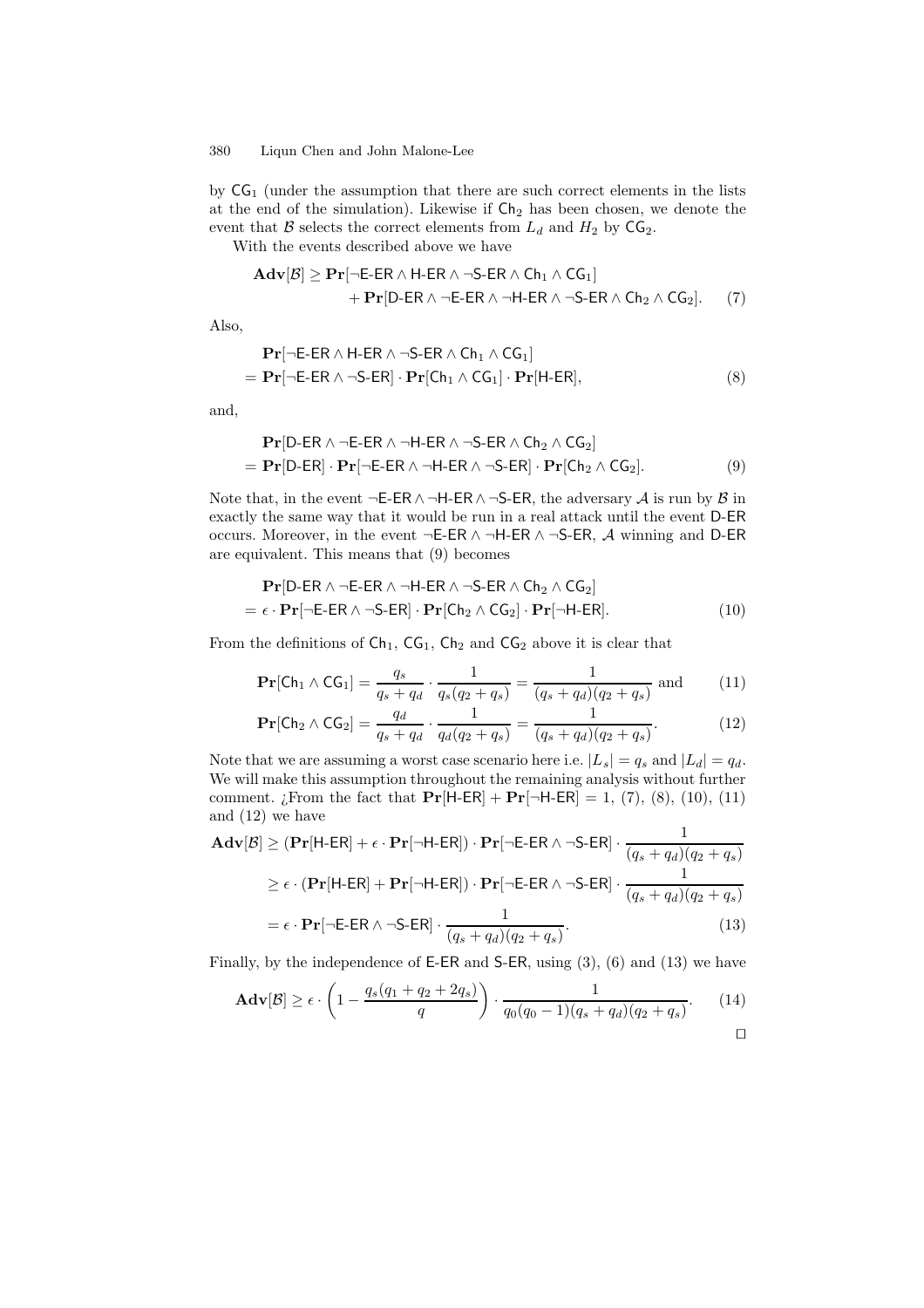#### Message Confidentiality

Theorem 2 describes the security of our scheme under Definition 2. We provide a proof in the full version of the paper[8].

Theorem 2. If there is an IND-IBSC-CCA2 adversary A of IBSC that succeeds with probability  $\epsilon$ , then there is a simulator  $\beta$  running in polynomial time that solves the BDH problem with probability at least

$$
\epsilon \cdot \left(1 - \frac{q_s(q_1 + q_s)}{q}\right) \cdot \frac{1}{q_0 q_2}.
$$

#### Signature Non-Repudiation

In Theorem 3 we state the security result for our scheme under Definition 3. The proof will be found in the full version of the paper[8].

Theorem 3. If there is an EUF-IBSC-CMA adversary A of IBSC that succeeds with probability  $\epsilon$ , then there is a simulator  $\beta$  running in polynomial time that solves the BDH problem with probability at least

$$
\epsilon \cdot \left(1 - \frac{q_s(q_1+q_s)}{q}\right)^2 \cdot \frac{1}{4q_0^2(q_1+q_s)^2}.
$$

### Ciphertext Anonymity

Our final security result is Theorem 4. This deals with security under Definition 4. The proof appears in the full version of the paper[8].

Theorem 4. If there is an ANON-IBSC-CCA2 adversary A of IBSC that succeeds with probability  $\epsilon$ , then there is a simulator  $\beta$  running in polynomial time that solves the BDH problem with probability at least

$$
\epsilon \cdot \left(1 - \frac{q_s(q_1 + q_2 + 2q_s)}{q}\right) \cdot \frac{1}{q_0(q_0 - 1)(2 + q_s)(q_2 + q_s)}.
$$

## 6 Performance and Security Comparison

We compare our scheme with other schemes appearing in the literature in Table 1. We assume that all schemes are implemented with the same  $\mathbb{G}_1$ ,  $\mathbb{G}_2$ ,  $\hat{e}$  and q as defined in Section 4.

The 1, 2, 3 and 4 in the "security" column refer to security under Definition 1, 2, 3 and 4 respectively. A  $y$  means that the scheme provably meets the definition, a n means that the scheme is not secure under the definition, and a ? means that the status is unknown.

In the "ciphertext size" column we let  $n_1$  be the number of bits required to represent an element of  $\mathbb{G}_1$ ,  $n_q$  be the number of bits required to represent an element of  $\mathbb{F}_q$ ,  $n_{id}$  be the number of bits required to represent an identity, and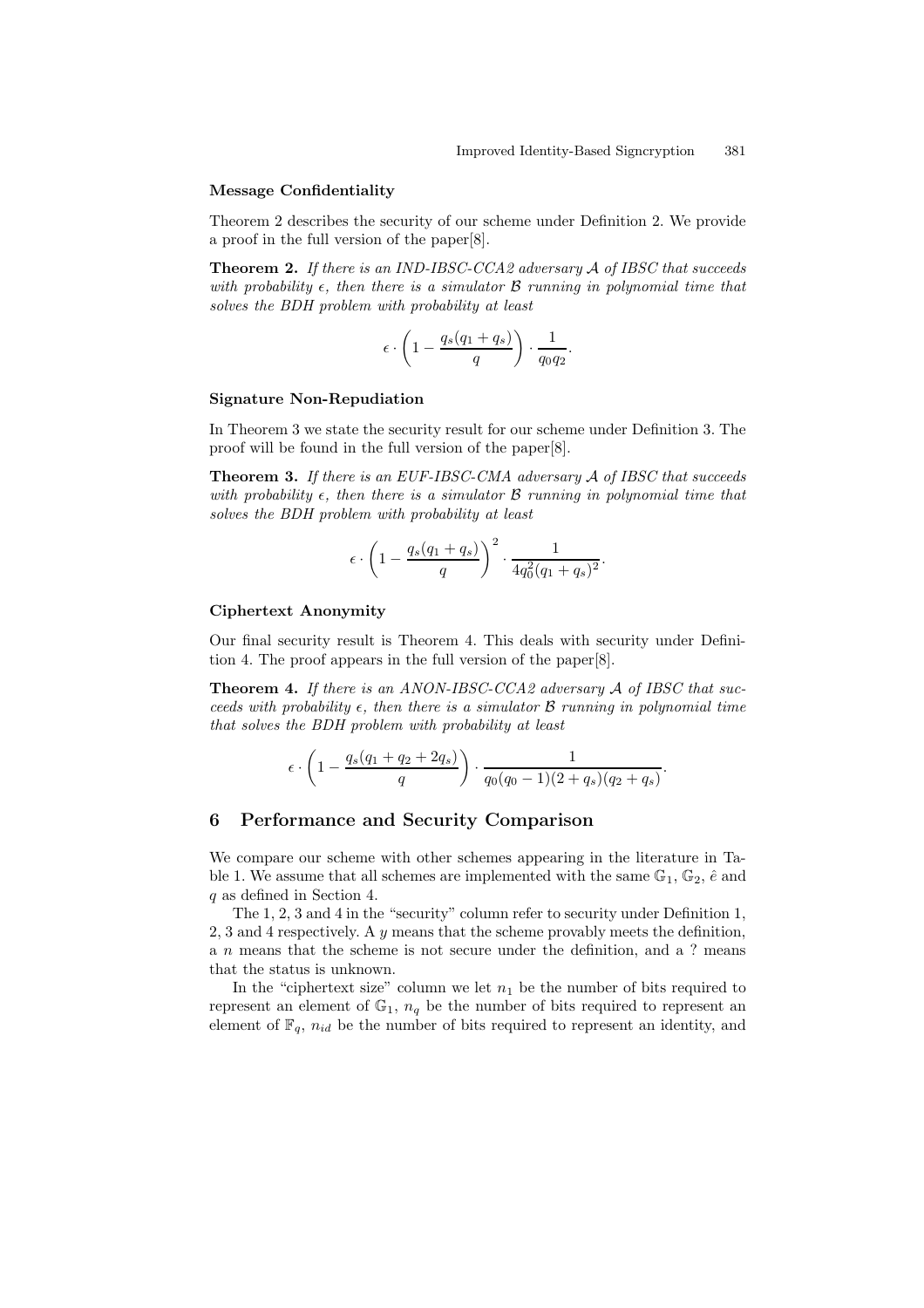| scheme                        | security         |                  |                  |                  | ciphertext size     |    |                |                  | sign/encrypt ops. decrypt/verify ops. |                |            |
|-------------------------------|------------------|------------------|------------------|------------------|---------------------|----|----------------|------------------|---------------------------------------|----------------|------------|
|                               |                  |                  | 3                | 4                |                     | G1 | $\mathbb{G}_2$ | ê                | $\mathbb{G}_1$                        | $\mathbb{G}_2$ | $\ddot{e}$ |
| [6]                           | $\boldsymbol{y}$ | $\boldsymbol{y}$ | $\boldsymbol{y}$ | $\boldsymbol{y}$ | $2n_1 + n_{id} + m$ | 3  |                |                  | 2                                     |                |            |
| 11                            | っ                | $\boldsymbol{y}$ | $\boldsymbol{y}$ | $\,n$            | $n_1 + n_q + m$     | 2  | 2              | 2                |                                       | $\mathcal{D}$  |            |
| [13]                          | $\boldsymbol{y}$ | $\boldsymbol{n}$ | $\boldsymbol{y}$ | $\boldsymbol{n}$ | $2n_1 + m$          | 3  |                |                  |                                       |                |            |
| 14                            | っ                | 9                |                  | $\boldsymbol{n}$ | $3n_1 + m$          | 3  |                | $\left( \right)$ |                                       |                |            |
| $\left\lceil 15 \right\rceil$ |                  |                  |                  | $\boldsymbol{n}$ | $2n_1 + m$          | 2  |                |                  |                                       |                |            |
| [19]                          | ∍                | $\boldsymbol{y}$ | $\boldsymbol{y}$ |                  | $2n_1 + n_{id} + m$ | 4  |                |                  |                                       |                |            |
| ours                          | $\boldsymbol{y}$ | $\boldsymbol{y}$ | $\boldsymbol{y}$ | $\boldsymbol{y}$ | $2n_1 + n_{id} + m$ | 3  |                |                  |                                       |                | 3          |

Table 1. A comparison between various schemes in the literature

 $m$  be the number of bits in the message being signcrypted. The ciphertext size is therefore measured in bits.

In the "sign/encrypt ops." and "decrypt/verify ops." columns, the sub-columns  $\mathbb{G}_1$ ,  $\mathbb{G}_2$  and  $\hat{e}$  hold the number of multiplications in  $\mathbb{G}_1$ , exponentiations in  $\mathbb{G}_2$ and computations of  $\hat{e}$  respectively.

Note that the scheme in [14] has a slight computational overhead for computing public keys when compared to the other schemes we have mentioned. This is not reflected in the table above.

# 7 Conclusions

We have proposed an identity-based signcryption scheme that is the most efficient among the provably secure schemes of its type proposed to date. Our scheme admits a full security analysis in the model of Boyen [6].

Our security analysis, like the security analysis for all provably secure identitybased signcryption schemes, requires the random oracle model [3]. Techniques have recently been developed for designing identity-based encryption schemes with provable security in the standard model [4]. It would be interesting to know if these, or other, techniques can be applied to identity based signcryption.

## References

- 1. J. H. An, Y. Dodis, and T. Rabin. On the security of joint signature and encryption. In Advances in Cryptology - EUROCRYPT 2002, volume 2332 of LNCS, pages 83– 107. Springer-Verlag, 2002.
- 2. P. S. L. M. Barreto, H. Y. Kim, B. Lynn, and M. Scott. Efficient algorithms for paring-based cryptosystems. In Advances in Cryptology - CRYPTO 2002, volume 2442 of LNCS, pages 354–368. Springer-Verlag, 2002.
- 3. M. Bellare and P. Rogaway. Random oracles are practical: A paradigm for designing efficient protocols. In 1<sup>st</sup> ACM Conference on Computer and Communications Security, pages 62–73, 1993.